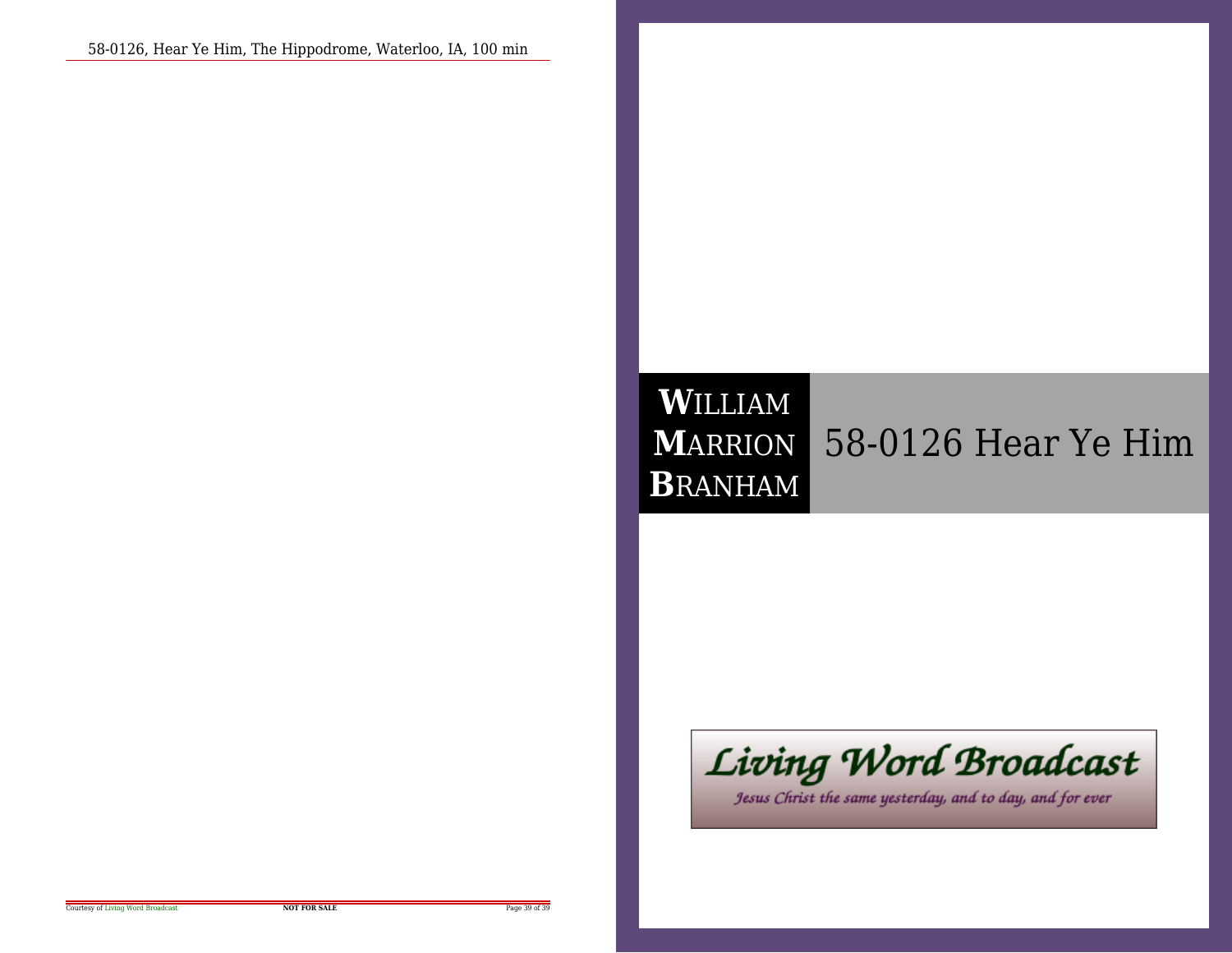## Hear Ye Him

*[58-0126, Hear Ye Him, The Hippodrome, Waterloo, IA, 100 min]*

L-1 Thank you, brother. Let us remain standing just a momentfor prayer.

Precious Lord, we thank Thee that we have this privilege tonight to come into Thy Presence and call Thee our Father.And we ask that You will regard us tonight as Thy children,who has been saved by the grace of Thy Son, the Lord Jesus. And we pray that You'll pour out to us tonight that which our hearts call for, mercy from God, for salvation of lost souls,and for restoration of the gifts to the church, and for Divine healing for the sick and the afflicted, and for joy for those who are sorrowing, and for mercy for those who are desiring so. And we will praise Thee, in Jesus' Name we ask it. Amen.May be seated.

L-2 It's a very stormy weather we're having, and still the prediction is more snow and cold weather. And I am very grateful tonight for you people who has come out regardless of the weather. May the Lord give to you the desire of yourheart.

I've been staying just a little late because of the, just a few people like this to talk to, kindly getting the situation laid out clearly, so that, if the weather does clear and the people comes in for a nice crowd, that you might be my helper inbringing the Gospel message to the others.

 Then in the coming week, the Lord willing, we wish to take some very stern texts to preach the Gospel. And also that you might tell the people, be instructed to know how to tell them to receive their healing, and how to wait and to watch for the Lord as you meditate upon Him. That it takes meditation on the Lord to bring Him in your presence. That is right, always.It's while we think on these things that Christ appears.

Raise your hands now and give Him praise, go home and bewell.

#### **Courtesy ofLiving Word Broadcast**P. O. Box 4951 Naperville, IL 60567 USA Email: thevoice1017@lwbcast.orghttp://www.lwbcast.org/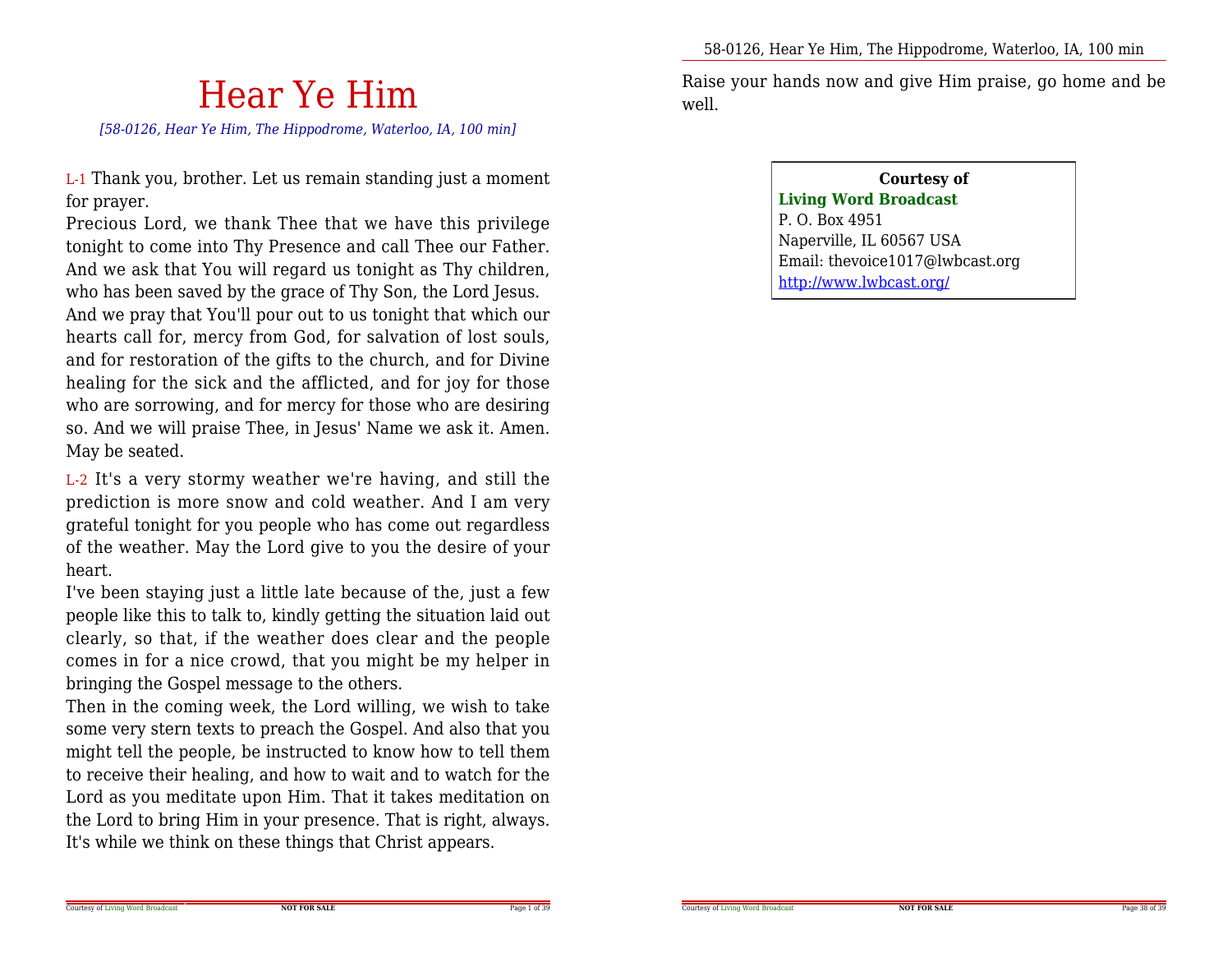were suffering with a nervous condition. God healed you atthe same time. Amen.

L-72 You with your hand up just now, on the side there, you just put it down. You've got a throat condition that you want God to heal you of, lady in the blue dress. You believe it? God will make you well then. Raise your hands and accept it, andbelieve it with all your heart.

How do you believe? The lady setting right here with the green sweater on with the chest trouble. Do you believe that God will make you well, lady? All right, raise your hands andaccept Him. Praise the Lord.

 "If thou canst believe, all things are possible." You have tobelieve.

 Arthritis, do you think that God would heal you? If you can believe it with all your heart, you can have what you ask for.Amen.

Don't set there like that; accept it. It goes over you, sure lady. Now, raise up to your feet. With that red hat on, yes, raise up to your feet right quick, stand up to your feet. Now,go home and be well; Jesus Christ heals you. Amen

 Respond when the Holy Spirit's speaking, real quickly. LetGod know that you believe Him. *[Mark 9:23]*

L-73 The lady right behind, praying there. You got colon trouble. Do you believe that God will heal you, lady? Jump to your feet real quick and accept it. I challenge you in Christ'sName, right now to accept it and see what God will do.

How many believes that God will heal you right now, raise up your hand. Stand to your feet, in the Name of Jesus Christ,and don't doubt. Raise your hands up to God and give Himpraise and you shall have what you've ask for.

Almighty God, O Lord, in this great city here, where so much unbelief and doubt is circling, the day of judgment will soon arrive. Oh, I challenge this devil, that it'll leave this building tonight and come out of these people, every one of them, inthe Name of Jesus Christ.

L-3 I would like to read for a Scripture tonight, and I love the Scripture reading, God's eternal Word. We can just base our faith upon that blessed, eternal, immortal Word and know that it is sure. I wish to take from Saint Matthew's Gospel the17th chapter and the first few verses to read:

**And after six days Jesus taketh Peter, James, and John his brother, and bringeth them up intoa high mountain apart,**

**And was transfigured before them: and His face did shine as the sun, and His raiment was whiteas the light.**

 **And, behold, there appeared unto them Mosesand Elias talking with Him.**

**Then answered Peter, and said unto Jesus, Lord,it is good for us to be here: if Thou wilt, let us make here three tabernacles; one for Thee, andone for Moses, and one for Elias.**

**But while he yet spake, behold, a bright cloud overshadowed them: and behold a voice out of the cloud, which said, This is My beloved Son, in whom I am well pleased; hear ye Him.** *[Matthew17:1-5]*

And if it should be called a text, I would like to take those last three words in the 5th verse: Hear Ye Him. You might say,"Brother Branham, that is rather a small text. But remember, it is the written Word of the eternal God. And every word isperfect.

L-4 There's been men down through the age that has preached from this same text since it was written. And every time we read it, we get something new from it. Any of us,who read the Bible, know that it is such a--a Book; there's nothing like it ever written or ever will be. It is the greatest word of all word. Even the visions are secondarily. If thevision is contrary to what the Word says, then the vision's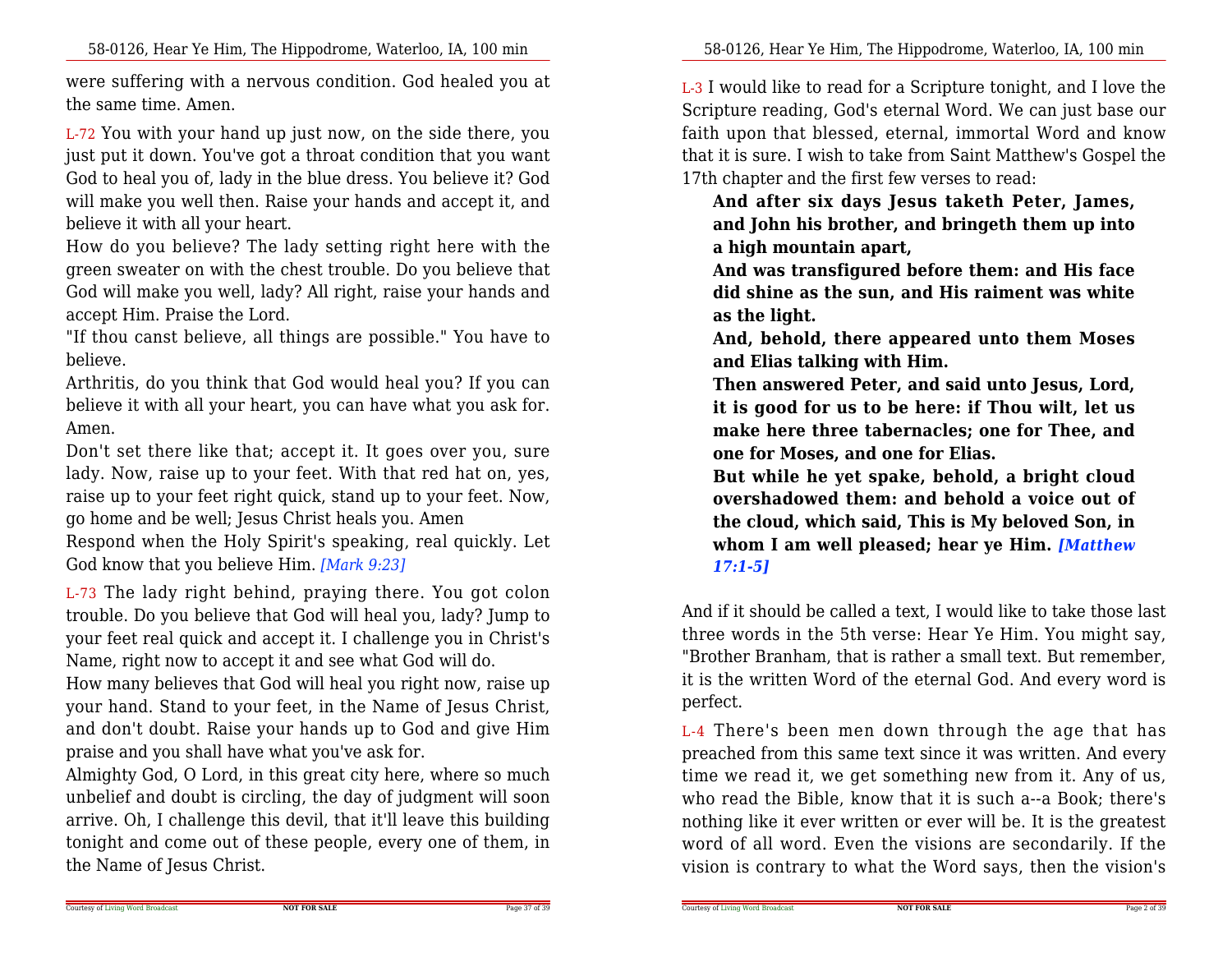wrong. God's Word is right all the time.

L-5 And may I stop here just a moment to say this; and I'll go on record, because the recorders are going: That any Divine promise in God's Word, if you take the right mental attitude towards any of God's Divine promises, will bring it to pass,regardless of what it is. If God promised it, and you show the right mental attitude, God will fulfill His promise to you. Thatpromise is good to anyone who will look at it in that respect.

If I'd write you a letter, you might appreciate that, because in it, it would be something that's showing our friendship. But then your neighbor might read that letter, and they wouldn'tget nothing out of it, because it's not to them.

But that's not right in the reading of the Word of God; it's to all of us, "whosoever will." My letter would run out when you finished your life. But men down through the ages has read God's eternal Word, and It's inspired them all through every age. Just as true, just as thrilling tonight, as It was the very hour that the scribe Matthew wrote It... And then you can see why, no matter how little the Scripture is, how small, it's the context that's in it. It's something that's inspired. *[Revelation22:17]*

L-6 Here not long ago a little friend in the city of Louisville,he was playing around up in the attic, or garret as you might want to call it, and he run into some old rubbish that would been laying back and he found a little postage stamp, just about one inch square. And as he looked at this little stamp, the little fellow with ice cream in his mind, he thinks, "I've got a stamp collector friend down the street, I will go sell himthat stamp because it's an old one."

 He took the stamp, thinking he would get a nickel, and down the street he went to his friend to sell the stamp. And when he arrived he said to his stamp collecting friend, "What willyou give me for this stamp?"

 The collector, well posted, looked at it, and he said, "I'll giveyou a dollar for that stamp."

stomach trouble. And I see her going into a hospital, coming out of a hospital, go back into the hospital, and come out three times, you've been in the hospital. That's THUS SAITHTHE SPIRIT.

You have been healed before by Divine healing. You had a tumor once, and blindness in your eyes. And you was healed. You believe that the Spirit of the living God is here? You are a believer. Certainly you're healed. Certainly. That you might know that the Spirit of Christ is here, if I've never seen you, I'll tell you who you are. Would you believe then that the Lord Jesus Who knowed who Simon Peter was, could know, is thesame Christ?

 How many would believe with all their hearts? A colored woman, I've never seen in my life; my hand's to God. You be the judge. Your name is Hattie Green. That's true. And you live at 217 Chellus Street; that's exactly right. And you were setting in the building today, while I was preaching and seen the Angel of the Lord present. That's exactly right. Amen. THUS SAITH THE LORD. Go home; you're well, lady. JesusChrist makes you well. Amen.

L-71 Do you believe with all your hearts? Why not receive Him then? If you'll believe it, your arthritis will be gone. Will youbelieve it? All right, go rejoicing. Amen.

What about you in the audience? Will you believe it? Will you have faith in God? What's to hinder you from having faith inGod?

 Here, the lady setting right here, dark, evil spirit hanging over the young lady. Set quiet, everybody. There's a dark spirit hanging right here before me. It's a epileptic. It belongs to that, on, right on that girl setting right there. Do you believe, lady, that the God will make her well? Lay yourhand over on her.

Satan, leave the girl; you're exposed. You're evil. Come out ofher in the Name of Jesus Christ.

You was so kind behind her to lay your hands on her; you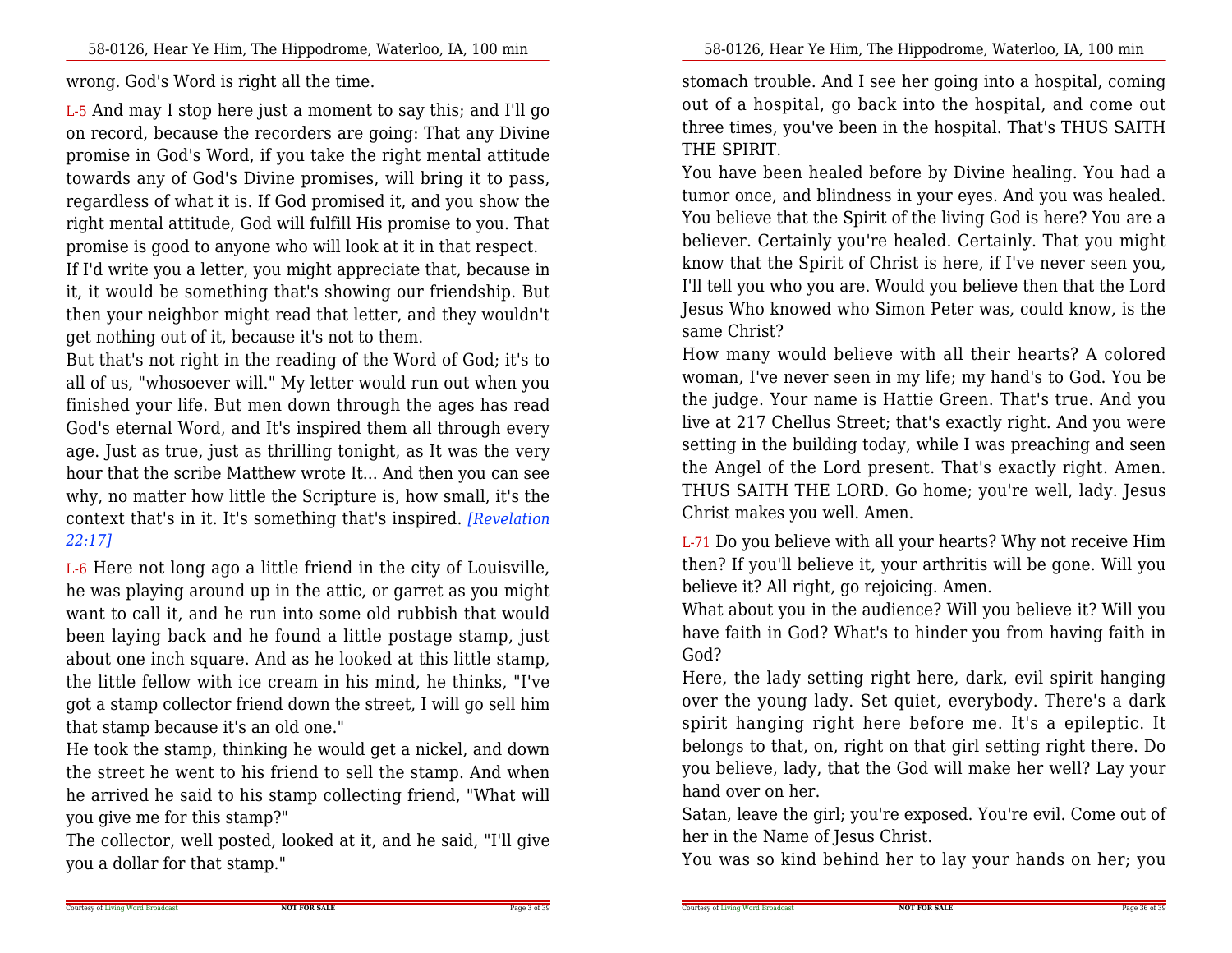as It goes. The people are... The people out there have faith,and they're just beginning to believe (You see?), and that'swhat makes it. I can only speak as It goes.

Yes, you are suffering with a trouble; it's a rectal trouble, the falling condition. That is right. Not only that, but there's a woman appears here. You're praying for her. There's two of them. They're your sisters. That's right. You're not from this city or this state. Looks to me like it's Minnesota. And where you're from is a great big building that's got a lake by the side of it. A great big, fa, great, famou... It's Rochester.There's the Mayo Clinic. That is correct. Go home and find it the way you have believed, and it'll be just that way, in Jesus'Name.

L-69 How do you do? Here's the picture again: A colored woman and a white man. Here is a real picture of the Samaritan case: a man and a woman, two different na--two different races, a colored woman and a white man. Lady, Inever seen you in my life, as I know of. God knows that, whether it's true or not. If I don't know you and you don'tknow me, raise your hand.

 Now, I want to ask you something, this woman and I, before God, we've never met before, and here we stand a perfect picture of the Bible. Now, if Jesus is the same yesterday,today, and forever, if He will manifest Hisself to you Gentiles like He did to the Samaritan, how many Gentiles will believe it with all of you heart? Let's see your hand, say, "It'll settle it, if He will do it for this woman." These visions makeweakness; you can see that. *[Hebrews 13:8]*

L-70 I want to talk to you just a moment, lady. You be the judge. If I told you you were sick and going to get well, you'd only have my word for it. But if God reveals something, that's back in your life like He did to the woman at the well, you'll know whether that's the truth or not. You know whether thathappened.

I see the lady; she's suffering with arthritis. And she's got

L-7 Oh, the ice cream then went into many cones. Certainly,he sold it quickly for the purchase of one dollar. The stamp collector sold it two weeks later for five hundred dollars. And now the stamp, the last I heard of it, is worth almost three quarters of a million dollars. What, a little stamp, just one inch square. It isn't the paper that meant anything; it's what'swrote on the stamp that means so much.

And the little three word text, it isn't the size of it; neither is it the--the paper that it's written on; it's what it is. It's the Word of the living God. That's what makes it so real. Hear YeHim. *[Matthew 17:5]*

L-8 God always, in His great feeling towards people, He meets in the counsel of man. God only works through His Church. The Church is God's agency. He said one place in the Gospel, "I am the Vine, ye are the branches." The vine does not bear fruit; it purges the branch, and the branch bears fruit. So the Church is the Branch that the Holy Spirit is working through.He speaks through the pastor's lips. He works through his hands. And through Divine gifts He sets His body into emotions, led by the Holy Spirit by emptying himself out and letting the Holy Spirit take control. He brings messages; he sees visions. And great things, no matter what it might be that God has chosen him to do, if he will yield to the Spirit,God will work through him, or any member of His Church.*[John 15:5]*

L-9 So we find out, that God doesn't altogether meet in large counsels of man. One time He met with five hundred. He met once with seventy, then with three, and even to one. Jesus said, "That wherever two or three are gathered in My Name,I'll be in their midst." That's one of the outstanding thingsthat makes Him God to me.

I've had the privilege in my ministry to meet great men,kings, monarchs, potentates, great men. And I would be trembling when I met them, for fear that--that I might say thewrong thing. But I find out, when I come to men which really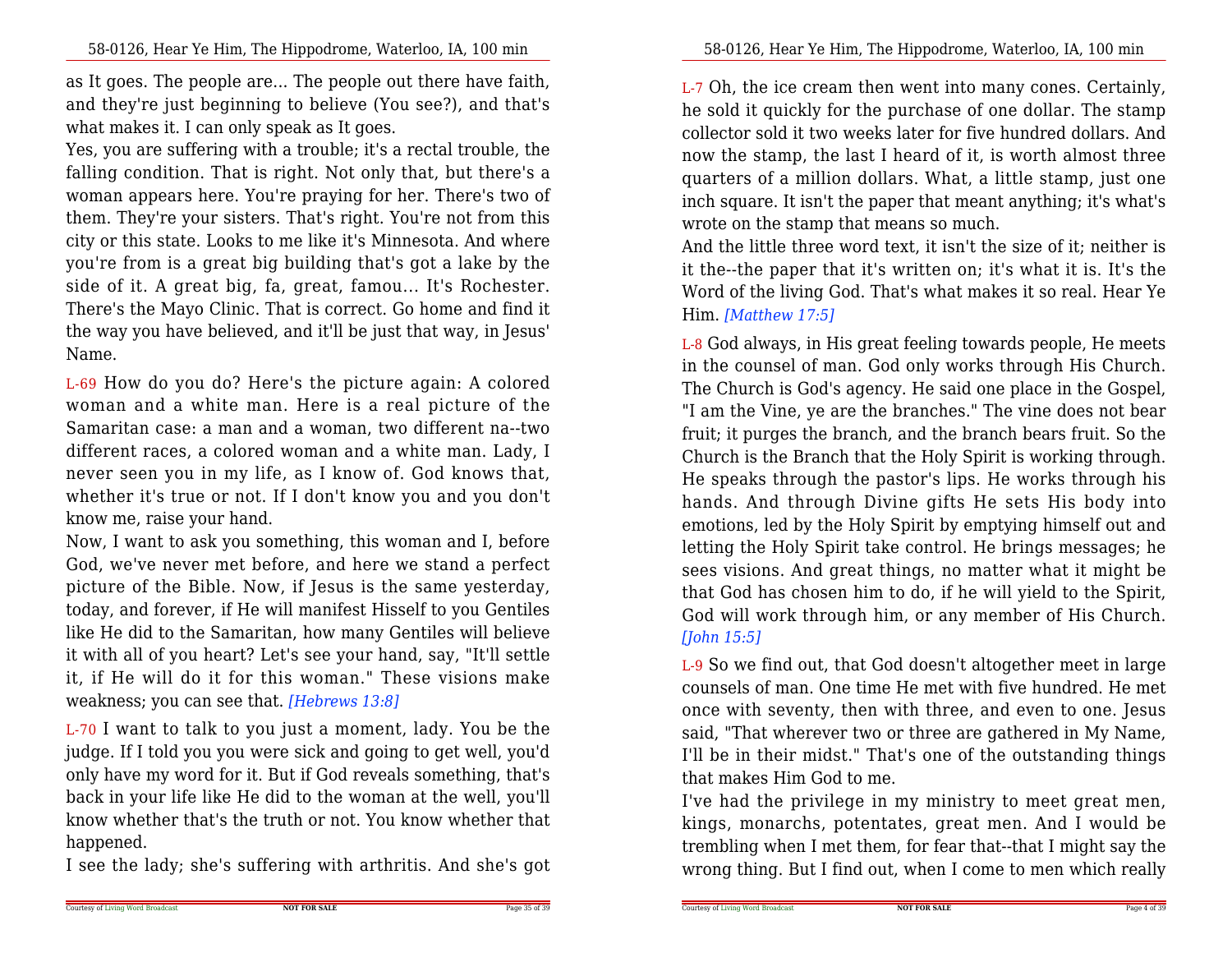are big men, they are the humblest and the meekest. They make you feel that you're a great big somebody. But it's that fellow who thinks he's a big man that you can't get along with. Oh, he's just so big you can't touch him. That's the wayit goes.

But God, the King of heaven, so condescending, that He willcome to the lowest prostitute in this city on this cold night, if she would only ask. To the beggar on the street, anywhere that there is a need, and a sincerity towards Him, God willcome. *[Matthew 18:20]*

L-10 In this case, He had three men, Peter, James, and John. And He was just about to reveal something that He was going to do. God always, before He does anything, He always sends a forewarning of it. And may I say here, that's the reason that we're here tonight. And that's the reason that great efforts for a revival is made the world over; God's getting ready to do something. And always before judgment He sends mercy.And if you spurn mercy, nothing's left but judgment. For you have judged it the way you have regarded the message. You refuse the message, nothing left but judgment. But Godalways shows beforehand what He's going to do.

And we see Him take three witnesses, Peter, James, and John, and go up into a high mountain, and there was transfigured before them. Now, three is a confirmation. Did you notice when He raised up Jairus' daughter, He had Peter,James, and John, and put the rest out of the house. A witness is three. "In the mouth of two or three witnesses, let everyword be established." *[Luke 8:41]*, *[Luke 8:51]*

L-11 And this is just a little thing on the side, but it always appeared to me, that Peter represented faith, James, hope,and John, charity: Hope, faith, and charity, God's earthly witness. And that is also wrapped in every ministry that comes from God, faith, hope, and charity: faith to performHis Word, hope for the people, and love for all.

Then not only that, but this event was so great that there's

L-66 All right, lady. If the Lord Jesus will reveal to me what you're here for, will you believe it and accept it? I want you, each one, to watch the expression on the people's face as they walk up. Oh, this glorious... Now, I never seen the woman, but I want to ask you: Isn't there kind of a sweet, humble, feeling? It's that Holy Spirit. You say, "I don't see it." I do. Paul saw the Light, but no one with him saw it. It's here. Now, see if the fruits bear record of it. If it's Jesus He will dothe same that He did.

 You're nervous too, very nervous. And you have something that you've been tested, of something over your arm. It's high blood pressure; that's correct. You got trouble with your leg. That's right. And that you might know that I, that the Holy Spirit's here, Who knows your life, you got a bad back. And that was caused by an automobile accident. That's THUS SAITH THE LORD. Now, do you believe? You are healed; go on your road rejoicing; you don't need prayer; your faith hasmade you whole.

L-67 Here it is. It's a woman right there on the end. You had high blood pressure too, the lady in the blue coat. That's right. And listen; you had heart trouble also, didn't you? If that's right raise up your hand; stand up on your feet. Youtouched Jesus Christ, and He's healed you. Amen.

Oh, to the blessed Holy Spirit. Can you realize that the God that will judge on the day of judgment is in His--here in the presence of us now, or we are in His Presence. Oh, the great Rose of Sharon, the Lily of the valley, the Morning Star. Can't you see that the Spirit is bearing record of the same thing the Bible said. How can we set calloused? I've wondered sometime when people who claim to have kissed the realm of the blessings of God and can't bear a few minutes. *[Song ofSolomon 2:1]*

L-68 I suppose, lady, that we're strangers to each other. If the Holy Spirit will reveal to me what you're here for, will youbelieve it with all your heart? It's the Light; I have to watch It

**NOT FOR SALE**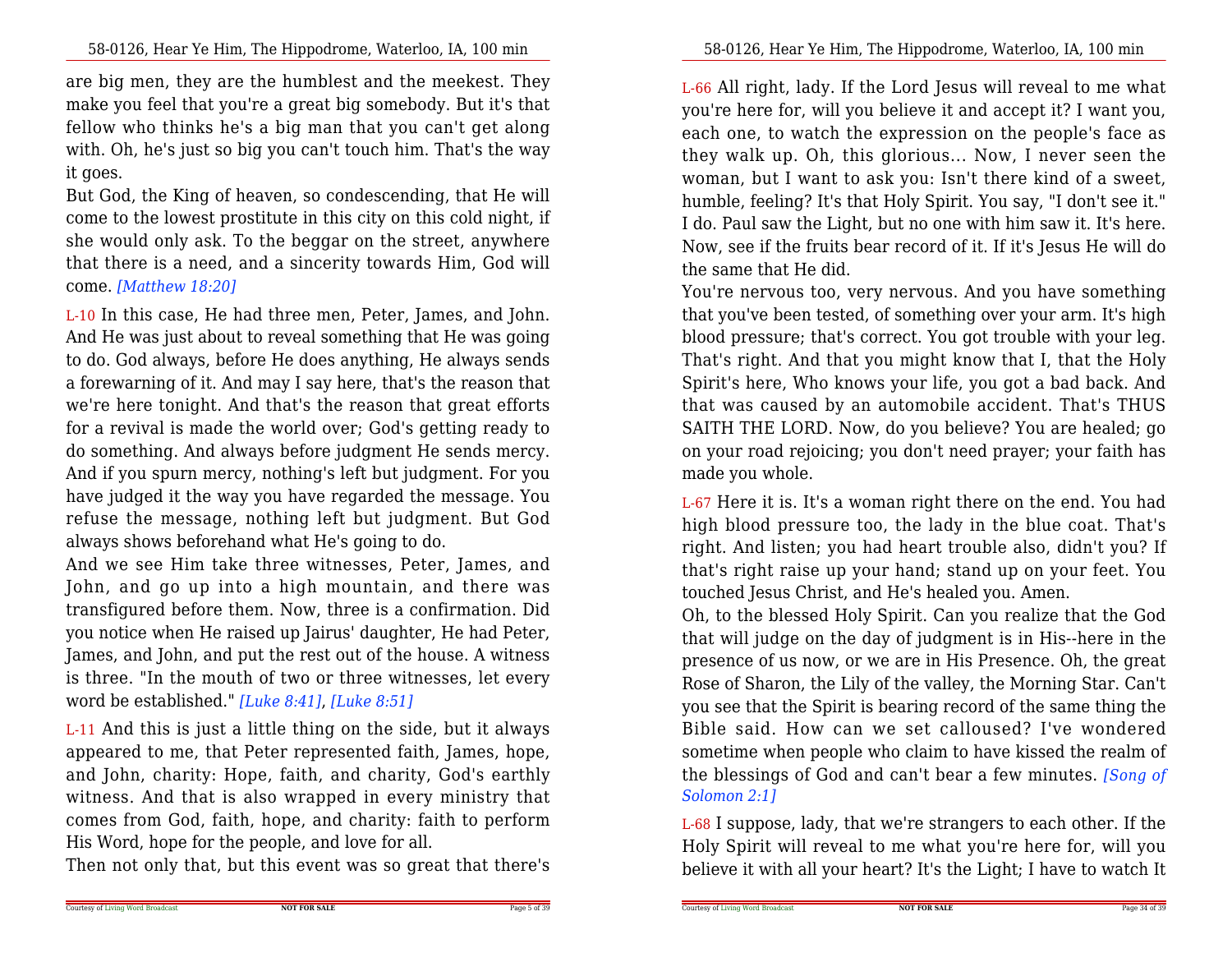mind. Yes, I see you, real extremely nervous. And you got a headache kind of; it's a sinus condition. You got trouble in your side. You've had a appendicitis operation; you got skin cancer too. You believe that is the Spirit of God here? Then there's something got me anointed, you know I don't know those things, and I don't know what I told you, only by the tapes. You heard a voice speaking to you, it wasn't mine, it was something else, 'cause I wouldn't know what to say. You believe that He's fulfilling His Word? Then come here just a minute. Jesus said these words, "These signs shall follow them that believe: If they lay hands on the sick they shall recover." You believe that? Let the church bow their head.*[Mark 16:17-18]*

L-65 Eternal and blessed Father, in the Name of the Lord Jesus may everything that this woman has desired come to her now, for I ask it in His Name. Amen. God bless you, lady,go on your road rejoicing, being happy.

 We are strangers to each other; I never have seen you in my life. Now, be reverent, don't move around, pray. Something happened then; I didn't catch it. See, what it is, how many ever seen the picture of it back there, a Light? How many knows that God is that Light? How many knows the Pillar of Fire that led the children through the wilderness was JesusChrist? How many knows that's true? Sure, it is.

 Then when He was here on earth, He said, "I come from God; I go to God." How many knows that's the truth? All right. When He went back to God, what did He go back to after His resurrection? Paul met Him on the road to Damascus; He was a Light. Is that right? Peter at that prison... Right. Here He is today, the same yesterday, today, and forever. There's His picture back there. Call Washington, DC in the religious hallof arts and find out it's a supernatural Being, photographed.And by John J. Lacy the head of the FBI, see if it's right or not. In Germany, in Switzerland, and everywhere, the sameJesus... Certainly. Be reverent. *[John 13:3]*, *[Hebrews 13:8]*

58-0126, Hear Ye Him, The Hippodrome, Waterloo, IA, 100 min

always something goes on in heaven at the same time. There was three earthly beings: Peter, James, John. And from heaven come Moses, Elijah, and Jesus. And God the Father was looking upon the scene, three heavenly witnesses, three earthly witnesses. God was going to do something. And it had to be witnessed in heaven and it had to be witnessed on earthwhat He was going to do.

L-12 Oh, that must have been a great hour for those apostles.Peter later on called it the holy mountain. Now, it wasn't a holy mountain, insomuch that the mountain was holy; it was the holy God on the mountain. It isn't the holy Church; it's the Holy Spirit in the Church. It isn't a holy man; it's the Holy Ghost in the man. Peter said, "The holy mount" where theholy God descended. And they heard His voice. *[II Peter 1:18]*

L-13 Notice now, I know in the presence tonight, is many clergyman. And <sup>I</sup> realize, my brethren, that most fine ministers, taking this text, refer to it to the second coming of Jesus, the order. And that is true. But the entire Bible is so inspired to every phase of the Bible dovetails together. You could take this text and preach anything from it, because it's a part of God's Word. Anything that goes in the Bible willhook with this.

And tonight I want to take it from a little different standpoint.In the Old Testament we read of the placing, or the adoption of a child. When a child was born into a family, that didn't make him yet a heir of all things. And I think that's where most people today make their mistake. I think that's where the Pentecostal people made a mistake, if you'll pardon the- the rude saying. There's where the Methodist made amistake, the Lutherans, it's where we've all made a mistake.

L-14 The Lutherans said, "The just shall live by faith. And ifyou just believe it, you've got it." No, that's different.

Paul, in Acts 19 said to those people, "Have you received theHoly Ghost since you have believed?" So that lets that out.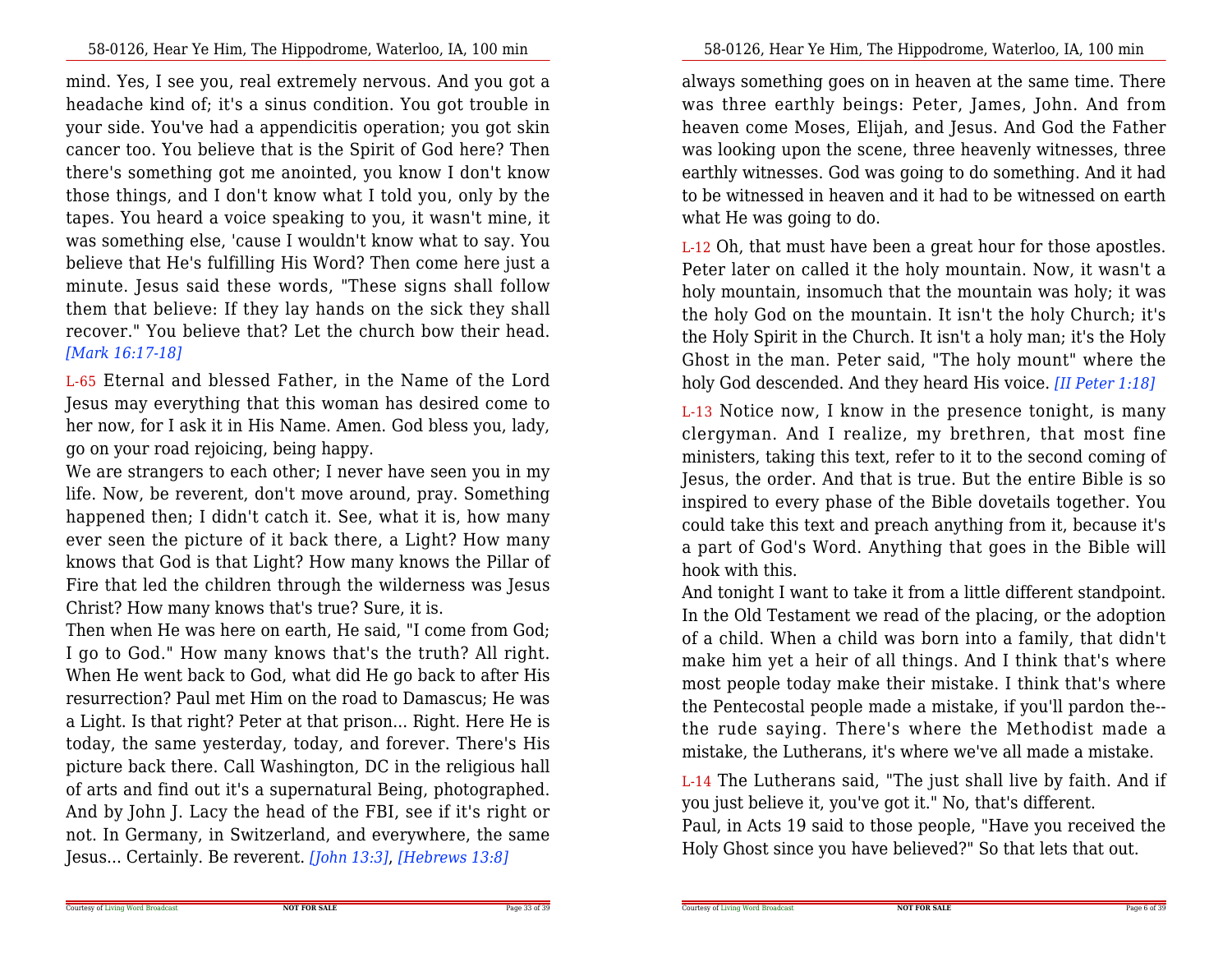The Methodists said, "You've got it when you shout." That is your early Methodist. "When you shout you got it." And theyfound out, many shouted who didn't have it.

And the Pentecost come along, or the restoration of the gifts,and they said, "When you speak with tongues you've got it." But they found out, many spoke with tongues who didn't haveit.

Those things are all right, but you can never major on a minor. That's an attribute of the Holy Spirit (That's right.), any of those emotions, which I believe in every one of them.But that's not it yet. The Holy Spirit, when you receive It, is the Person of the Lord Jesus dwelling in you. And Jesus said,"By their fruit you shall know them." The fruit that--that their branch bears tells what vine it's in. *[Acts 19:2]*, *[Matthew 7:16,20]*

L-15 Now, in the Old Testament when a child was born in a family, he was a child when he was born. Now, we take that literally, which is true. When a child is born, he's a son. And when you're borned again of the Spirit of God, you become ason of God. But don't stop there, you've just begin.

Now, to get a little background to this picture, let's go back in the Old Testament. And you notice in the King James it says this: "In My Father's house is many mansions." That sounds strange. <sup>I</sup> think one translator made it more ridiculous than that: "In My Father's apartment house ismany apartments."

 But doesn't it sound strange that "in My Father's house is many mansions." <sup>A</sup> mansions setting, many mansions, millions of them setting in a house... Well, in the days of the early translators, translating for King James, they translate according to their words of that day. A king was considered a father; his domain was his house. And that's very Scriptural.The right translation is this: "In My Father's Kingdom is many palaces." That's the right translation. Notice, but "inMy Father's house (in His domain), is many palaces." *[John*

58-0126, Hear Ye Him, The Hippodrome, Waterloo, IA, 100 min

"Lord, I believe it with all my heart." And if we are the vi--the branch, He's the Vine. He energizes the Vine, and it'll speak just like He did, or He isn't the same. *[Mark 16:15]*, *[I Corinthians 2:4]*, *[John 15:5]*

L-63 Now, here's a woman standing here. We don't know each other as far as I know. How many in here that doesn't know me out there? Let's see your hands, know that I know nothing of you. You in the prayer line, if you're strangers to me, raise your hand, in the prayer line here, raise up your hand. You're a stranger. We've never met before. Here's our hands; here's the Bible. We've never met before in our lives. If this woman's sick and wants healing, I couldn't heal her. The only thing, if Jesus was standing here He could not heal her. How many knows that? Certainly not. He's already done it. WhenHe died He did it.

Now, to you new babies in Christ, who accept Christ awhile ago, see if your God is real, for His Spirit is here now. And in the Name of Jesus Christ, I take every spirit in here under the jurisdiction of the Holy Spirit, which is now anointing. Now,be reverent. One word might mean something.

L-64 Now, you're aware that something's going on. Standing before me as a man, wouldn't make you feel that way, 'cause I'm just your brother. But there's something happening to you. In another dimension, I see you. If the Lord Jesus will tell me what your trouble is, as He did the woman at the well,you'll know whether it's the truth or not. And if it is the truth,will you believe it's Him that's a doing it? May He grant it,my sincere prayer.

You're suffering with an extremely nervous condition. That's right. If that's right raise your hand. She could have had something else. But It said "Nervous condition." That's right.Do you believe?

 Now watch. Now, while the anointing is here. And stop thinking that, "A stage show," back there, God will put thedisease upon you that comes from her. I'm not reading her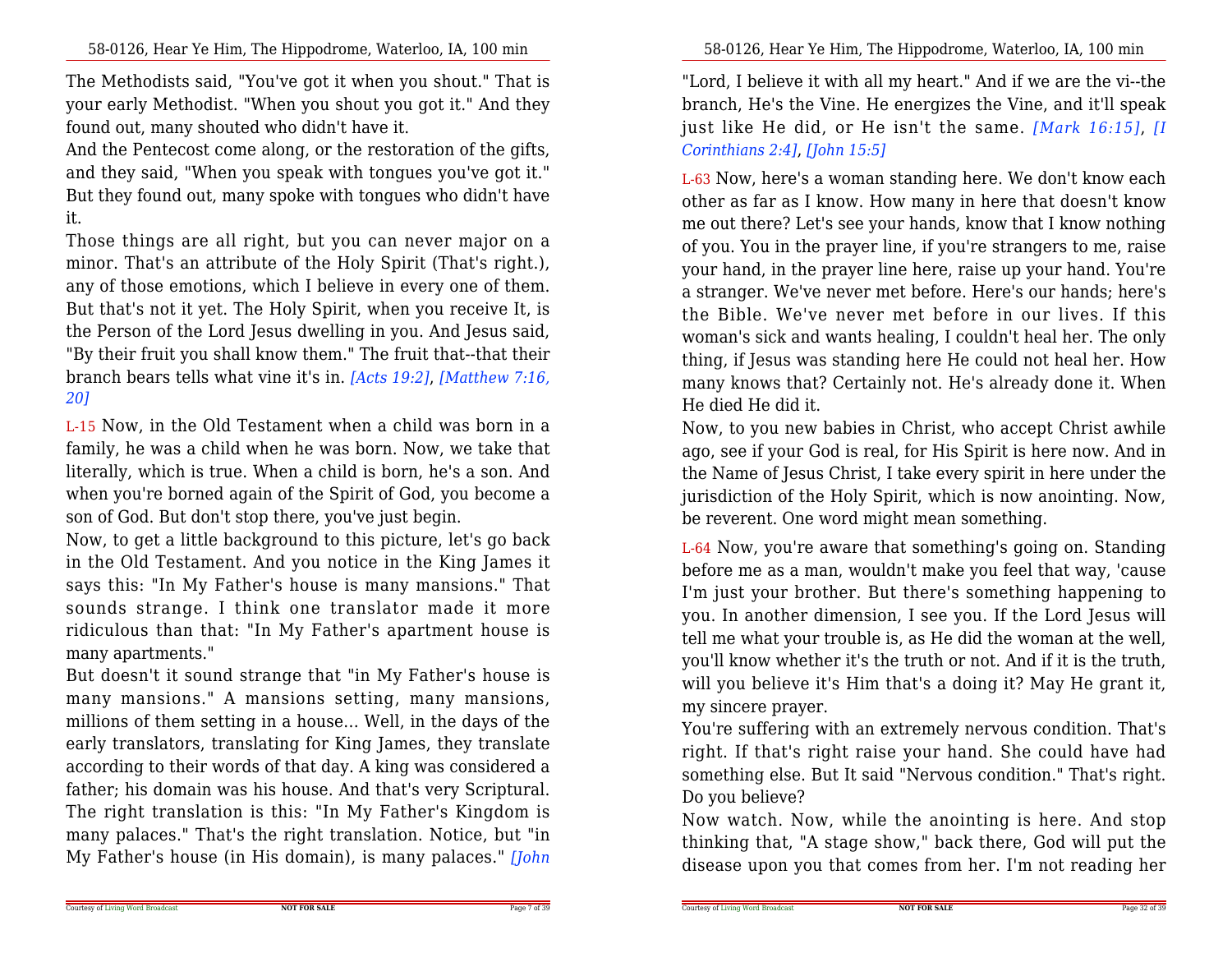L-61 Notice now. But when the vision come, and I said, "The God of the creation... And I was in this Jains temple today, and you told me that your religion was greater than any religion, then let the God Who made the man give him his sight. How many here" I said, "will accept it, if the God Creator that'll give the man his sight." I wouldn't have said that if a vision hadn't come. But I had knowed where I wasstanding. God's Word was spoke; it's true.

There standing there, that total blind man, I said, "Will youserve the God that will serve you--or rather, will heal you?"He said, "Yes."

 I said, "What could you Mohammedans do for him now? Nothing. You could change his way of thinking. Look, Jains, the Buddha and so forth, the same way. It's nothing but mass psychology." I said, "We got the same thing in America. All the Methodist wants to make all the Baptist Methodists, and vice versa. And the Pentecostal wants them all to be Pentecostal. We got one God, but it's just mass psychology. Let the God that speaks be God." That's right. And they allagreed that they would receive Him.

 I took the man to my arms and prayed a little simple prayer for him, and God restored his sight. And the Mayor of the city of Bombay was setting there, the man grabbed him. Andthousands times thousands received Christ at one time.

L-62 What's the matter? We fail to do what Jesus said. He said, "Go in all the world and preach the Gospel." We build churches, denominations, and schools. That's all right, but that's not what He said. He said, "Preach the Gospel." The Gospel is the power and demonstration of the resurrectedJesus. Paul said so, and that makes it. The Lord grant.

Now, please, don't move around; set real quiet. How many out there doesn't have a prayer card? You won't be called in the line, but you believe Christ will heal you, raise your hand. So I can just get a con... Well, it's just all, everywhere. Allright, you just believe. You just look towards heaven and say,

#### *14:2]*

Courtesy of Living Word Broadcast

L-16 Now, in the Old Testament, when a child was born in a home, he was a son when he was born. Galatians speaks ofthis, Paul, in the book to the Galatians. He was a son when he was born. But yet, that father having much business, many servants on the farm, and he wanted his child to be educated. And they didn't have public schools as we have today. So he hired a tutor, or a teacher to raise up this child, to give him his education, and to report to the father on how this childprogressed.

Now, you could imagine, what type of a person that the father would get to raise his child. And it is a very beautifultype of God and His Church. After the Church is borned again and become in the family of God, God sent us a Teacher. And He selected the best Teacher that there was: He is the Holy Spirit. God never intended to have all kinds ofcardinals and bishops over us. They're good men and have an office, but the Holy Spirit is God's Teacher. He is sent toteach.

L-17 And if the bishop, or the teacher in the church is inspired by the Holy Spirit, then he's God's sent teacher. If he denies that, he's got a form of godliness, but denying the power thereof. In sec--in Timothy 3 it is written that it would be thatway in this last day.

 But then the father, he never hired a teacher that would be wishy-washy, one who'd want to put a (as we would call it today) a feather in his hat, say, "Oh, your child is doing fine," when he's not. The father seen to it that he got a teacher thatwould be honest.

And when the Father of our spirit got a teacher for His Church and for His children, He got a honest Teacher, the Holy Spirit, Who would bear record in the Presence of Godhow His children was progressing. *[II Timothy 3:5]*

L-18 Now, what if this child was disobedient? How thatteacher must have blushed when he come in the presence of

**NOT FOR SALE**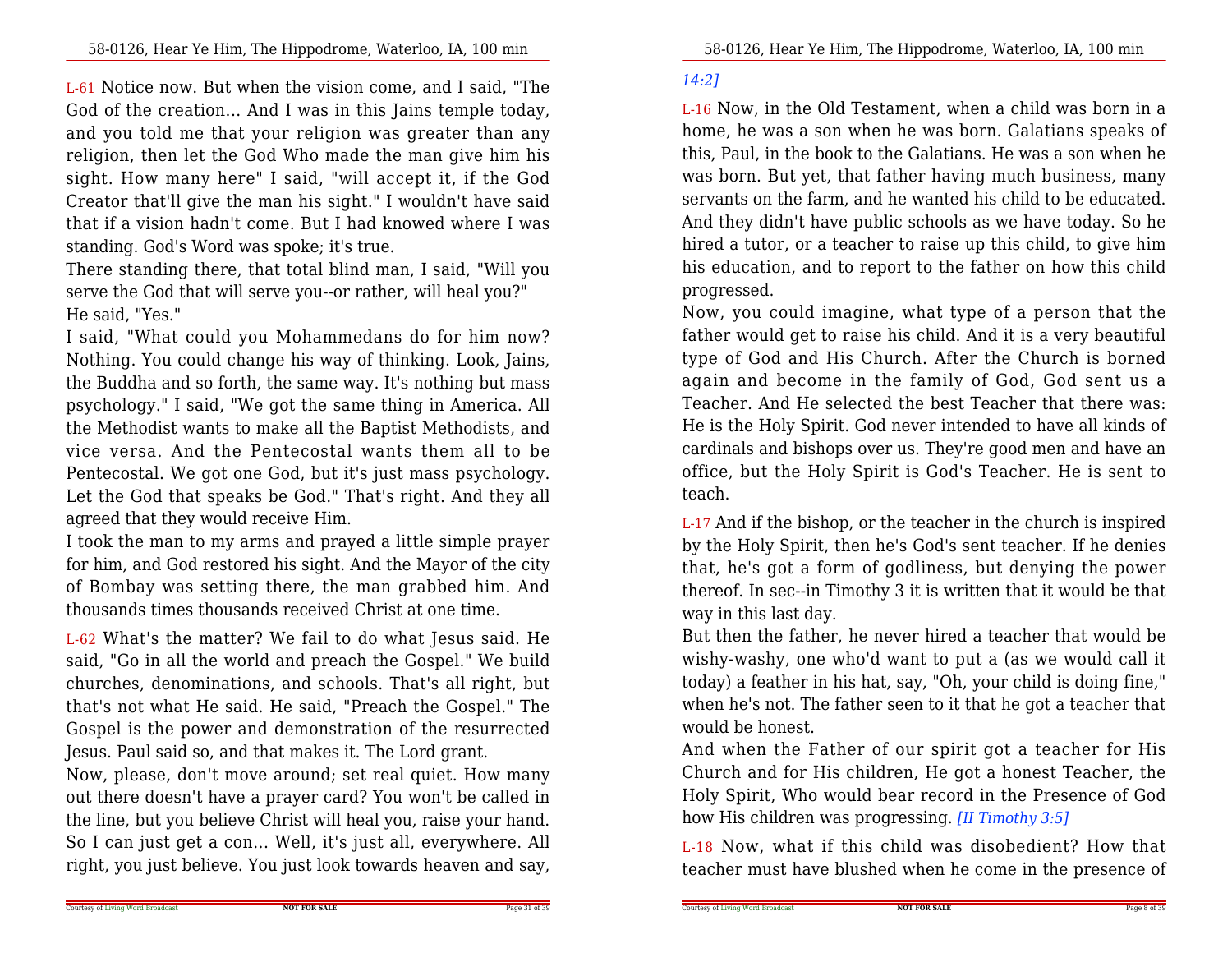the father and would say to him, "Sir, your boy is very disobedient. Oh, he won't learn. He won't listen. I just can't do nothing with him." How the father must feel in his heart ofthat child.

And what do you think that the Holy Spirit feels when He comes before God the Father and say His Church is all broke up; His children are separated by denominational barriers;how that they go to picture shows and stay home from church on Wednesday night to watch television; how that they smoke, they drink, they tell dirty jokes and act like the rest of the world. That's the very message that the Holy Spirit has to bring to the Father. 'Cause that's the conditionof the church today.

 Now, do not be critical, and do not think that I'm trying to scold you; I'm only trying to tell you the truth. Look at the condition of the church today. The Word will be read that Jesus' last commission: "Go into the world, these signs shallfollow them that believe." And the church bypasses that: the healing of the body, the gifts of the Spirit, a pure and holylife. *[Mark 16:15, 17]*

L-19 I don't mean to be rude now: Your pastor's are here to preach this Gospel. But if they don't do it, I want you to hear it this time, of this part. It's a wrong thing for a woman to cut her hair. The Bible said so. And she disgraces her husband when she does it. And the Church used to not do that, but today, because the pulpit is weak, they do it. And women wear these little bitty clothes that looks like a man's clothes, slacks, or something, they call them. Did you know the Bible said that's a filthy and a abomination in God's sight. What's the Holy Spirit think when He brings that before God theFather, the way the daughters of the Church is doing?

 And women, in the summertime, get out with little bitty short clothes on, that they oughtn't to even appear before their husband in, and mow the yard and walk up-and-down thestreets with those little clothes on. And mean to tell me the 58-0126, Hear Ye Him, The Hippodrome, Waterloo, IA, 100 min

When we see you do the things that He said that you would do as He did, then we'll believe it. Until that He's just as deadas Mohammed."

 Mr. Reedhead kicked the dirt and changed the subject. Sure.What else could he do?

L-59 But when standing in Bombay with the Bible in one hand,and the Koran in the other, and a half a million of them before us, I said, "I challenge any Mohammedan to come and disprove this Bible. One of them is right and one is wrong.Mohammed's dead and Jesus is alive."

 And when Jesus proved Hisself by giving a total blind man- when they seen those things taken place... I never know what's coming to the prayer line. When they seen those things taken place, the Rajah's and all them setting out there,thought it was a telepathy. I knew by the Holy Spirit that's what they were saying. I asked them, "Why do you say that?Why do you think that?"

 But after while, a blind man come by, told him who he was. I couldn't ever pronounce his name, had to spell it to him; that's right. I said, "You're a beggar; you're a married manwith two children."

"Right."

 I said, "You--you're a worshiper of the sun; you've been blindtwenty years."

"Right."

Courtesy of Living Word Broadcast

 They still said, "Telepathy." But then I looked back; I seen something blue, and I looked; the man had his sight, by thevision. Then all devils in hell couldn't stop it.

L-60 The word of the resurrection of that little boy in Norway,laying on the road dead, it was told two years before, itwould happen, certainly...

 Tens of thousands of things. Why don't they get out? Why don't it? Just like it's been in all ages. It's not for it to get out. He's calling the honest in heart. We'll talk more of it nextweek.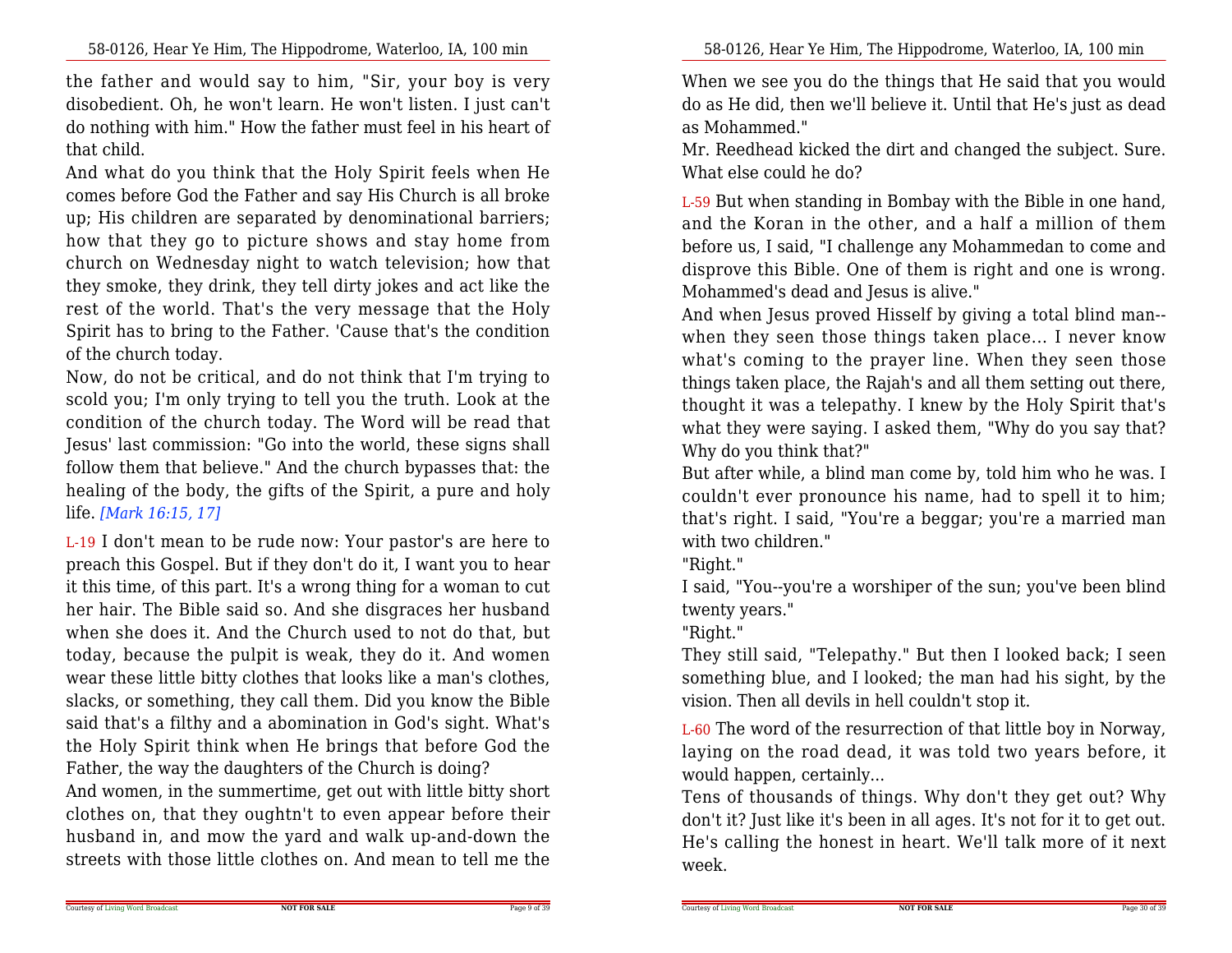hurry for anything. So let's just be calm for a few moments. Itmay mean the difference between life and death.

All right, those prayer cards from 1 to 10, I believe I called,come forward. 1, 2, 3, 4, 5, 6, 7, 8. Now, I will ask you with all that is within me, if you'll be reverent just a few moments,just be seated, be quiet, just for a few moments.

This is a time that no matter what I would say, if God doesn't back this up, then I'm wrong. Then His Word's wrong. And wouldn't you like to know whether Christianity is real or not? What if it's just a declaration of words? The Mohammedancan say the same thing. What if you say, "Oh brother..."

L-58 Like Doctor Morse Reedhead, when he talked to that Mohammed, he said, "Looky here," he said, "Mr. Reedhead," he said, "Mohammed is just as real to me as Christ is to you." Said, "How... What could your resurrected Jesus, as you call Him, do for me any more..." Now, you know who Reedhead was; he was the President of the Sudan Missions, the largestin the world.

 And he said, "What," this educated Mohammedan said, "What could your Jesus do for me any more than Mohammed coulddo?"

He said, "Well, Jesus has raised again?"

 He said, "Has He?" Said, "Prove it." You just know this country here; wait till you get over on the foreign field. Said,"Prove it."

 He said, "Why, sure I can prove it." Said, "He's in my heart."Said, "Jesus lives in my heart."

The Mohammedan said, "Mohammed's in my heart."

 "Well," he said, "We have happiness and joy because Jesus..." He said, "Mr. Reedhead, Mohammedan religion can produce just as much psychology as Christianity can." There you are. He said, "We Mohammedans," which is three times the size of Christianity, Catholics, and all together. He said, "We Mohammedans are waiting to see you teachers produce whatJesus said would take place, that He's raised from the dead.

Holy Spirit is in there? "By their fruit you shall know them."*[Matthew 7:16, 20]*

L-20 You think I'm burning the women up? I want to tell you men something. Any man that'll let his wife do that and smoke cigarettes, just shows what the man's made out of.That's right. And you're a servant of God. You're the boss of the house. Oh, I don't mean to be scolding, but brother, each of you, I'm to stand shoulder to shoulder in the Presence of Christ someday. That's what the Bible teaches. And if I fail to tell you, then I'd rather have you a little angry with me now,then to point your finger in my face at that day and say, "If you'd have told me, I would've corrected it." But it'd be toolate then.

 I know, I'd better get away from that. But that's the things that the Holy Spirit has to bring to the Father. And in the great church, beautiful, all the way from the littlest church,all to the highest church, you find this: "The days of miracles is past. There's no such a thing as these prophetic gifts any more in the church; that was for the apostles." What do you think the Holy Spirit has to say in the Presence of the Father,when the Holy Spirit said, Jesus said, "If any man shall take anything out of this, or add anything to it, I'll take his part out of the Book of Life." What does the Holy Spirit think when He has to bring such message as that before the Father, of His children? Oh certainly, you cannot inheritanything that way. *[Revelation 22:18-19]*

L-21 And when a meeting comes, and a Spirit of God begins to work... We know that there's false; I know there's mental illusions; I know there's all kinds of illusions. Because the Bible said there would be. But where the church has let down, it ought to have the church taught and set up in such a way that it would know the right from wrong. See wherewe're at?

 Then the Holy Spirit has to bring that type of a message tothe Father. Oh, my, what must He say? A certainly, if that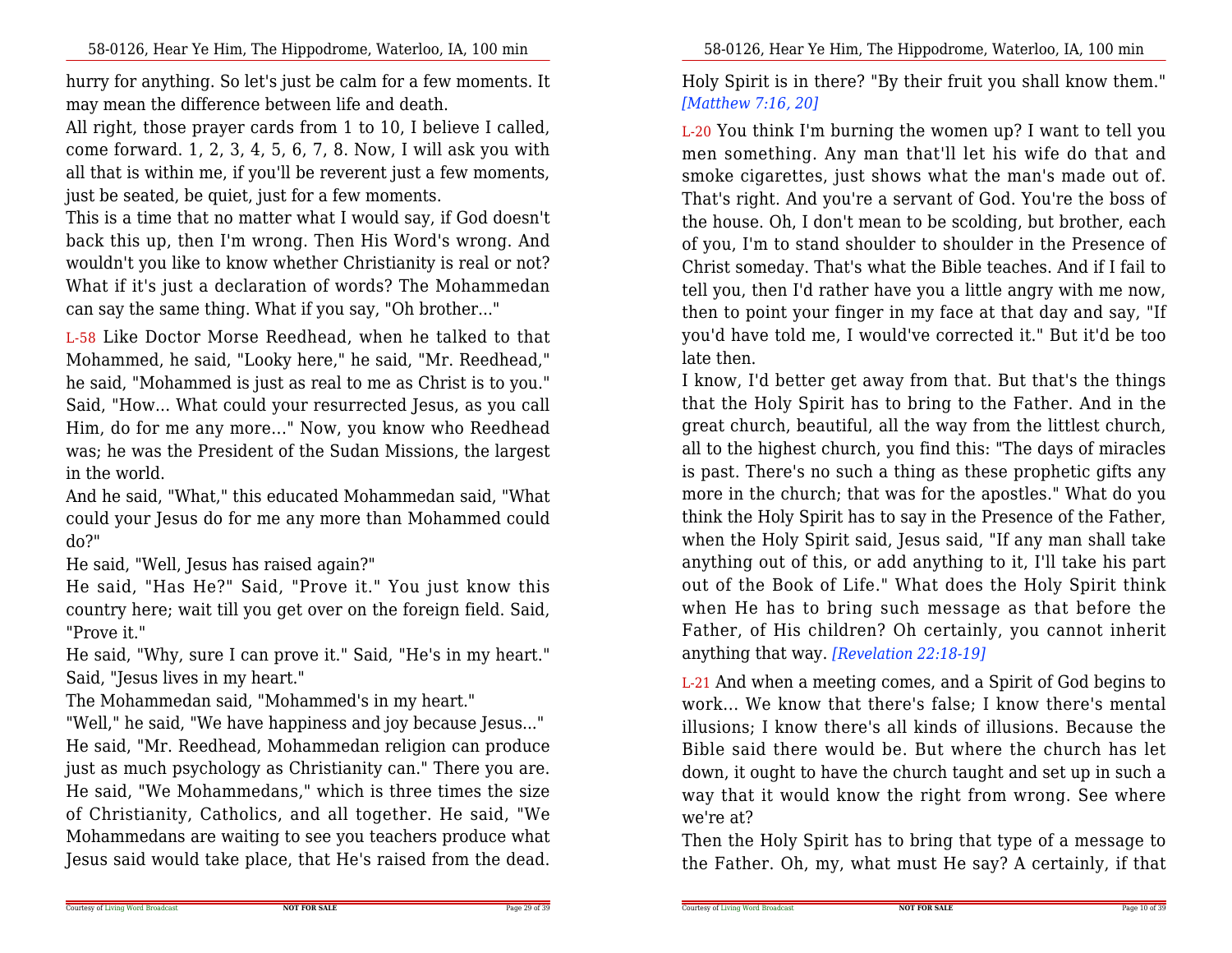boy or any teacher knows, in the Bible, that if that boy wasn't an obedient child, yet he was a son, he never inherited anything. Any Bible reader knows that. Read Ephesians, 1st chapter the 5th verse. God predestinated us unto the children of God by the adoption of Jesus Christ, adopting andplacing a son. *[Ephesians 1:5]*

L-22 But now let's change the picture. And perhaps what if this child is an obedient child? Oh, they just are at--at the father's business, does just the same thing the father does, does the things that's pleasing as Jesus said He did. Then what does the tutor say, or the teacher, in the presence of the father? Oh, how he must swell his chest out, the Teacher,and walk up in the Presence of the Father and say, "Oh, Sir, Your boy, he's (excuse the expression, and I hope you won't think I'm sacrilegious,)... But He'd say, "He's just a chip off the old block. He's just exactly like You. He believes just the same thing that You wrote. He teaches everything just as You wrote it. He believes that You're the great I Am. And he knows that he's an off spring of Yours; and therefore, hestands for You, gallantly."

 How the Father must say, "That's My boy." What a wonderfulthing that would be. That's what God wants us to be: Beobedient.

L-23 Then what happens in that case? If that child was disobedient, that--yet he was a son; I'm not saying that you won't be saved, if you're borned again, you've got salvation,got Eternal Life; you'll go to heaven. But what you're missing here, if you're disobedient God might have to take you early;many things might happen to you. You'll always be a crippled church, divisions, "I belong to this; I belong to that." I'd like for the whole church to say, "I belong to Christ." Certainly. Your denominations are all right, if you just don't draw a fence. The pasture's for all the sheep, all denominations; it'sGod's Church, Christ's body.

58-0126, Hear Ye Him, The Hippodrome, Waterloo, IA, 100 min

something that no other man could do like that. And theireyes were opened, and they recognized You.

L-55 There may be many fine ministers, many fine church members, who You've walked with and talked to, but never they have recognized Your omnipresence, Your manifestation of Your Word. Now, Lord, being that we're gathered in this building, let the Holy Spirit shroud them into a little inn. And then open their eyes. And do something here now tonight,like You did before Your death, burial, and resurrection, that they might know assure that the Christian religion is the only true religion there is. Mohammedan, Buddha, all the other false gods are false, but You are a real God, a living God, One Who is raised from the dead and is alive forever more, keeping Your promises in every generation. Grant it, Lord,help Your unprofitable servant, and may I be yielded to the Holy Spirit. Yield Your church to receive it. In Jesus' Name.Amen.

L-56 All right, let's stand a few to their feet; let's start with... What did we run last night? What did you give out? What did you give out? What? 1 to a 100 in F. Let's get number 1 then. Number 2, who has it? Number 1? Look at your card;somebody might be next to you that can't get up. I see a man, look like in a wheelchair, if I'm not mistaken, setting out over there. Wait, is that right? Who has prayer card 1, would you raise your hand to that? Oh, I'm sorry, all right. 1, 2, 3, 4, 5,6, 7, 8, 9, 10, let them stand first and come.

All right, if you'll just make your way right down here, Doctor Vayle will show you into the line. And if you, if somebody's got those cards and can't get up, just tell someone next to you, they'll pack you. And now, oh, here's 1, 2, 3, 4, 5, 6, 7, 8,9, there's one missing. 10, 11, 12, 13, 14, 15, come nowquickly.

L-57 We're a little pressed for time, but don't be nervous. See?Don't be nervous; you upset everything. Jesus never was in a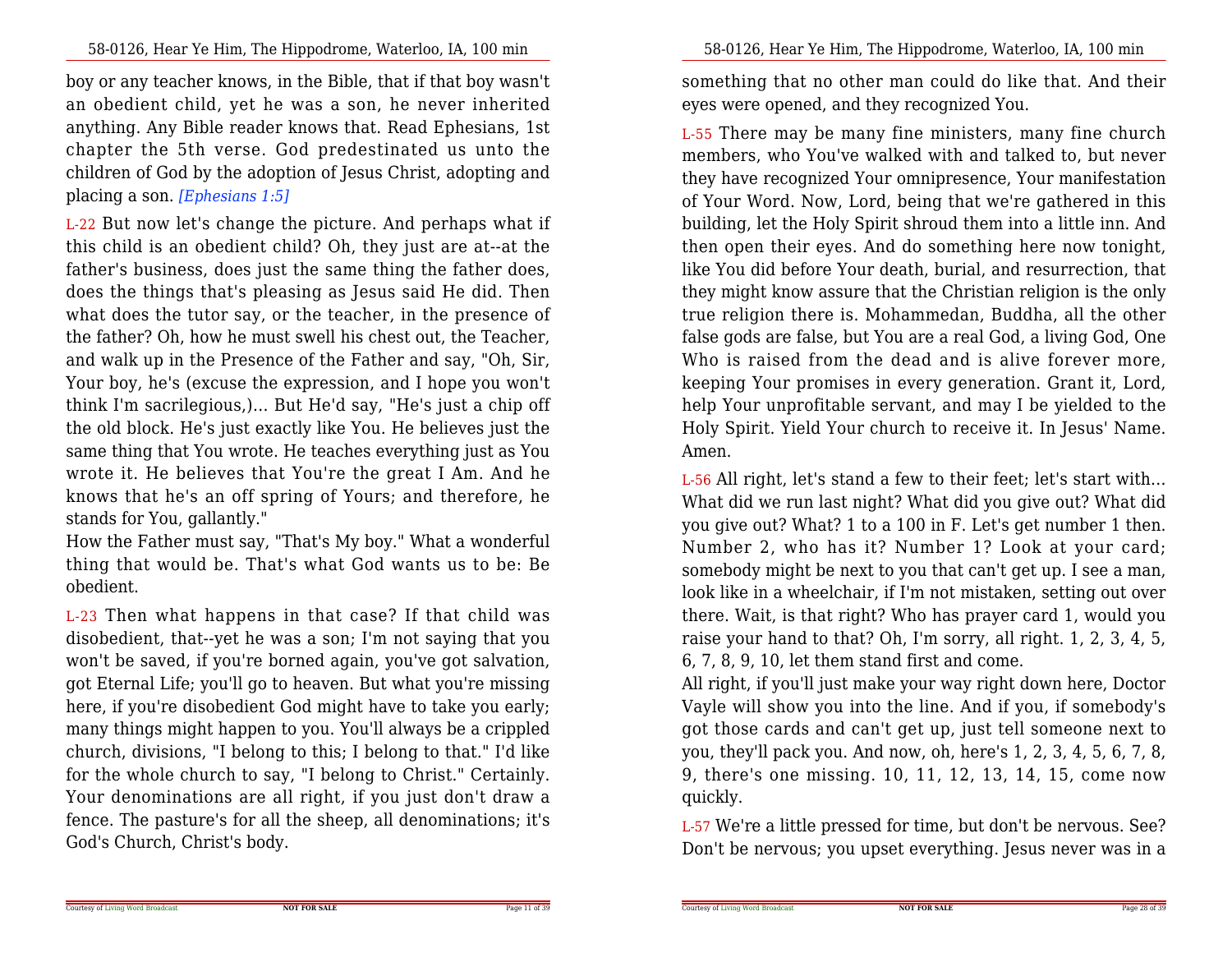He's wrong. If I broke my arm, and run into a doctor's office,said, "Heal my hand right quick, doc. I want to finish cranking my car." He'd say you need mental healing. He can set the bone, but God has to heal, for God is the only Creator.A doctor can move an obstruction, appendix, or a tumor, or something. But God has to heal. A doctor can pull a tooth.God has to stop the blood and develop cells. He's the onlyHealer.

You say, "What about penicillin for a bad cold." That's like rat poison in the house. You got a bunch of rats; you put out some rat poison. They're eating up the house, holes in the house. Now, the rat poison doesn't patch the holes; it kills the rats. And that's what penicillin does, kills the flu germs. And God has to develop the cells and life back again. He's the only Healer. He said, Psalms 103:3, "I'm the Lord Who heals all your diseases." If there's any other healing, God toldsomething wrong.

L-53 If Satan can heal, God told something wrong. Jesus said Satan cannot heal. To be a healer he'd have to be a creator; if he's a creator, he's God. Satan cannot create; he perverts what God has created. He is not a, he is not a--a creator; he's a perverter. Righteousness... What is sin? Righteousness perverted. Correctly. Now, let us be reverent for a fewmoments. And if you will, "Only Believe."

L-54 Now, please, if you must go for the next fifteen minutes, if you can't stay, we're... I don't say God will do this; I'm trusting He will do it. If He will do it and say the--do the same things here that He did back there, how many will believe Him? Raise your hand, say, "I will accept it and believe it." Allright, be real reverent now for a minute.

Now, heavenly Father, the rest is up to You, my dear God and Lord. And when we leave here tonight, these people going to their different homes. There was two disciples one time, after the resurrection, walked with You all the way to Emmaus.When You got them inside, and the doors closed, You did L-24 Now, if this child was obedient, there was a ceremony to be made, when the child become matured. They taken him out in a public place... Listen close; don't miss this. Watch the Scripture. They taken the child out into a public place, placed a robe upon him, a royal robe, and they had a ceremony. And it was the ceremony of adoption. The child that had been borned into the family, become placed by adoption in the family. And after that, that boy's name was just as good on a check as his daddy's was. He was heir of all things. He could take out; he could put up; he could fire; he could hire. He could do whatever he pleased to do, because the ceremony of adoption had been made upon his son, and he was clothedand was set in order.

 Now, there's where the Church ought to be today. Jesus said,"These things that I do, shall you do also. Ask anything in My Name, I'll do it." Why we scared of that? What's the matter? If Christ has clothed us with the Holy Spirit, and been adopted into the family after being borned again, and been baptized into the body by the Holy Spirit, if it's a true witness of God, ask what you will and it'll be done for you. Then weset like, say, "Oh , well, that was something else." *[John 14:12]*

L-25 Have you received a false spirit? Do you act yet with the things of the world, as we spoke of this afternoon. Do you stilllove them? Are they in your heart? Have you not been a separated person? Then maybe you haven't been adopted. But once adopted, positionally placed in the body of Christ,you are heir of all things.

 Notice, that's what God did to His Son. God didn't ask us to do anything that He would not do. He took His own Son, Who had been obedient. This was just <sup>a</sup> little before the crucifixion. Remember what He said come down? The Son of man goes to Jerusalem, be delivered in the hands of the Gentiles. Said, "Don't tell the vision to anyone." But while they were standing there, God adopted His own Son, for Heovershadowed Him. And the Bible said that He put a robe on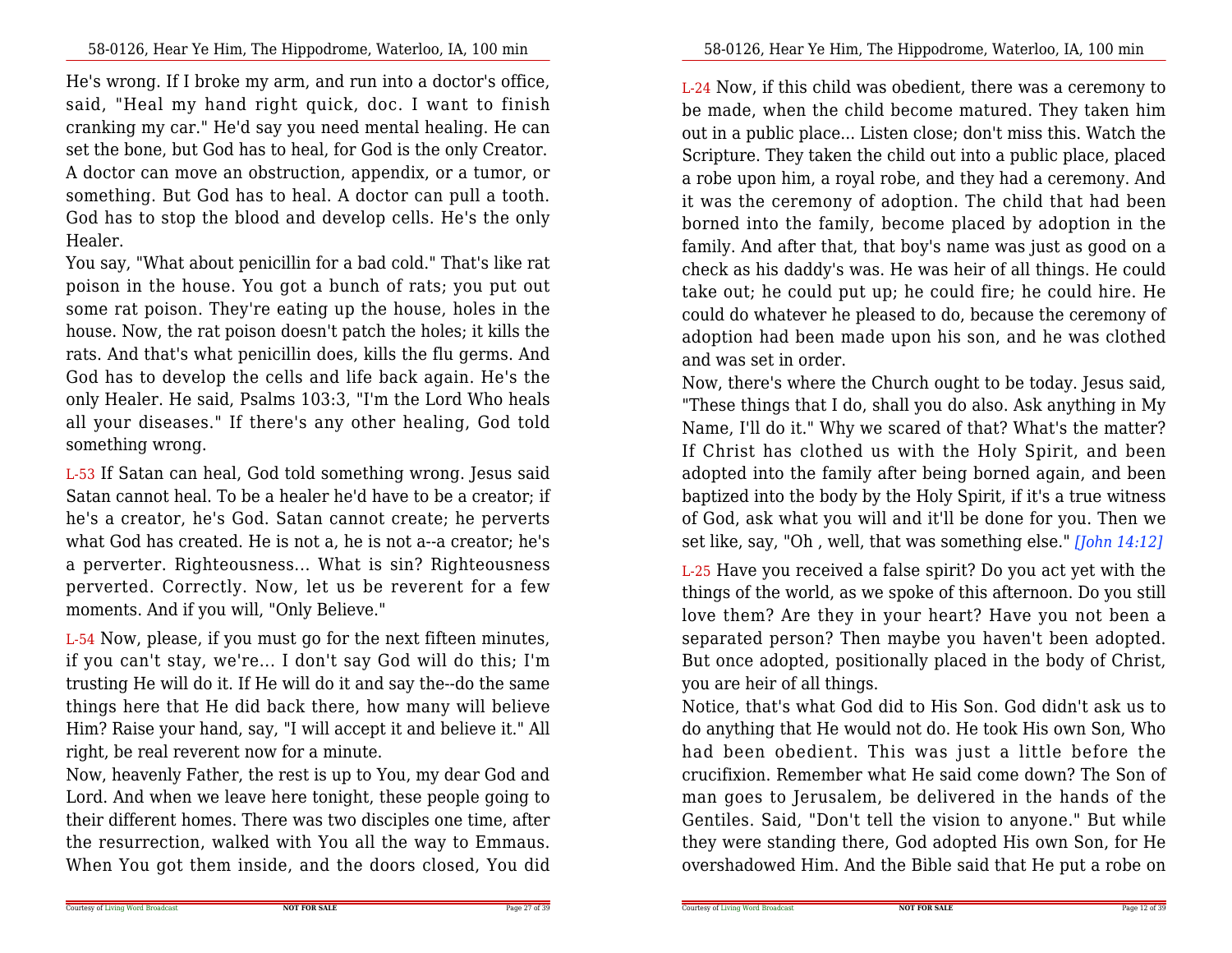Him, insomuch that His raiment shined like the sun in its strength, set Him up before heavenly witnesses, before earthly witnesses. And a voice said, "This is My beloved Son,hear ye Him." Whatever He says, it's just as good as My Word. He was adopted. Jesus said, "All powers in heaven and earth is given unto My hands." There's the adoption of God adopting His Son. *[Revelation 1:13, 16]*, *[Matthew 17:5]*, *[I Peter3:22]*, *[John 15:7]*

L-26 All the powers. Watch what Jesus said: "If ye abide in Me, My Words abide in you, ask anything that you will, and it will be done unto you." But what's happened? Oh, the Church has went off on some man-made theology and bypassed that.Now, the evidence as the old southern expression used to be,"The proof of the pudding is the eating thereof."

 Now, men under supernatural usually become emotional. And they want to start something different. Let a move of God get started, and watch man get all excited and try to impersonate something. Listen close. It's been in every generation. When the supernatural was done in Egypt, a mixed multitude went out. And there was a man by the name of Korah. He said, "Isn't there more prophets? And isn't there more holy men than Moses? Let us have prophets and so forth and holymen."

 God said to Moses, "Separate yourself from them, 'cause the earth is going to open up and swallow him in." And did not He say in the last days that there would rise this same thing? "And they would perish in the gainsaying of Korah." That'sexactly. *[Numbers 16:19-21]*, *[Jude 1:11]*

L-27 Now watch, Peter, all excited, because the supernatural was being done, he said, "Let us build three tabernacles, if Thou wilt, one for Moses, one for Elias, one for Jesus." Now, he said this, "Oh, this is going to be a great move. Let's build a tabernacle here for everybody that wants to worship with Moses." Moses represented the law. And there is no salvationin the law. There's no legal thing that you can do that will

58-0126, Hear Ye Him, The Hippodrome, Waterloo, IA, 100 min

Thirty thousand heathens break their idols on the ground and accept Jesus as their Saviour... One sign before any of thosepeople will bring tens of thousands to Christ.

L-50 America, they're so taught, so fed, so well cared for, "I am rich; I have need of nothing. Knowest thou not that thouart naked, wretched, blind, and know it not."

 But if the Lord Jesus... How many knows that He has promised these things that He did, should the Church also? How many believes that this is the end of the Gentile age, and God is obligated to show Hisself in the same manner, as He said He would do to both Jew and Samaritan. And Henever went to any Gentile. And forbid His disciples to go.

I want to ask you something. Why didn't Jesus perform some miracles over in Samaria? He never performed one miracle.He taught them. Why? He knowed Philip was coming down for that great revival. How many knows that? Philip went down to heal the sick and everything. Why didn't He go to the Gentiles and perform the miracle, that He made the Jew and the Samaritan believe? He knew this day was coming.*[Revelation 3:17]*

L-51 If anybody gets the wrong impression and think that I'm trying to say something about myself, you are wrong. I am your brother and nothing more, a sinner saved by grace. But through a Divine gift that the Holy Spirit has given, He manifests Himself. As you know, after you heard me preaching, I'm not a preacher, cause I can't talk; I have no education. But my gift is a prophetic gift. And God promisedit in the last day. And it's nothing but...

 Jesus didn't have to heal, but He healed that it might be fulfilled. And these things are done, not because God has to,but because that it might be fulfilled.

L-52 Now, we call the people to the platform. I cannot healanyone. No other man can heal. No medicine can heal. No doctor can heal. No hospital can heal. I want to talk to thedoctor that can heal. I want to talk to any man that can heal.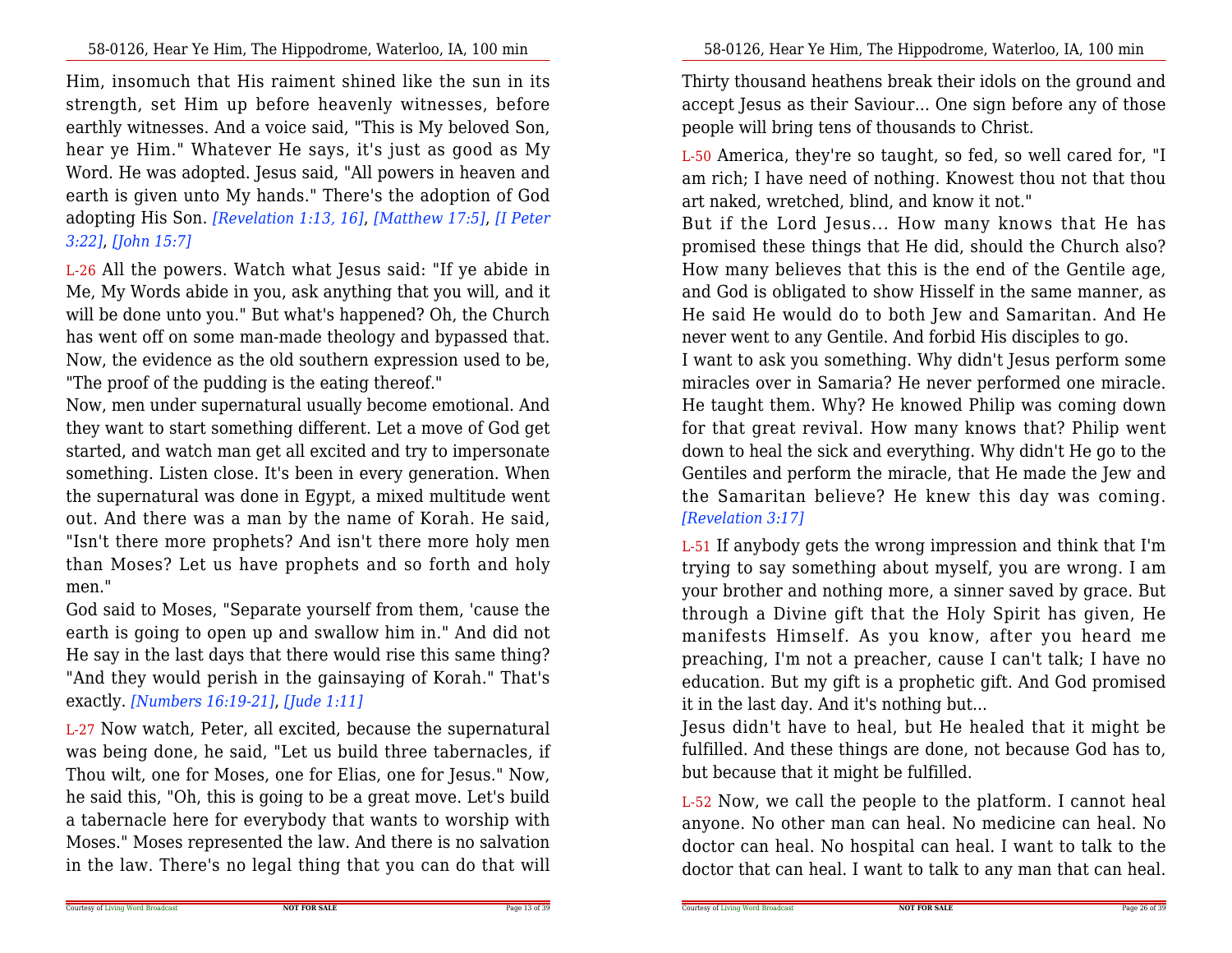week, is my prayer, that churches and men and women can get their hearts together in this last great hour. God give me strength this week to bring the Gospel messages as I believeHe would have it done.

L-48 Now, for the next few moments, if you'll just give me your undivided attention. It's my privilege to pray for sick people. And as I just mentioned in my sermon a few moments ago, that Jesus Christ is the same yesterday, today, and forever. If He is the same, He's obligated to act the same. If He's the same, He's the same in principle; He's the same in power. And how many people know that the Bible teaches that Jesus said Himself, "I do nothing till the Father showsMe first." How many that?

 Then Jesus seen a vision, before He done anything. There was a women one time that He didn't see a vision of. She touched His garment. And Jesus didn't even know it was done. He said, "Who touched Me?" They all denied it. AndPeter rebuked Him, said, "They're all touching You."

 He said, "But I perceived that I got weak, virtue gone fromMe."

 Well, He looked around. And if He could discern their thoughts, He found the woman, and He told her her trouble had ceased, for her faith had made her whole. How many knows the Scripture says that? If He's the same yesterday, today, and forever, He will do the same. Is that right? *[Hebrews 13:8]*, *[John 5:19]*, *[Mark 5:27, 30-34]*, *[Hebrews 13:8]*,*[Hebrews 4:15]*

L-49 Does the Bible say: "That He is the High Priest now that can be touched by the feeling of our infirmities"? Does He? isthat the Scripture? Certainly, it is.

 So now, in this building tonight, is perhaps, in this little group of people, just a handful of us. But I never, no matter...If God sends me five, I preach just the same to five. I've had the privilege of preach to half a million at one time, seenthirty thousand raw heathens come to Christ at one altar call.

merit your salvation. It's <sup>a</sup> free gift of God. Moses represented the law. And Peter wanted to build a tabernacle for all those who wanted to keep the Sabbath days, and thenew moons, and everything, the law.

But the law has no grace. The law is a policeman. The law only showed you your sin. The law only told you you are a condemned sinner. But it had no remedy for you. It can put you in jail, but it can't take you out. Who wants that? Not me.I don't want the law. It only tells me I'm a sinner, and points to me the accusing finger that I have sinned, and death is a penalty of sin. Moses with his law, and Peter wanted peopleto have that kind of a church. *[Matthew 17:4]*

L-28 Then the next, he wanted to build a tabernacle unto Elijah. And Elijah represented the sternness of God or the justice of God. Remember him up on the mountain? God sent him up there, and the king said, "Go up and get him with fifty men." And Elijah raised up, and as so much to say this, "I am the anointed servant of God, don't come near me. And if youdo, something will happen."

 "Oh," he said, "we got orders from the king, you fanatic. We'llget you anyhow."

 And they started. And Elijah said, "If I be a man of God, let fire fall from heaven and consume you." And fire fell and consumed them: justice, what they deserved. I don't wantthat.

So the King said, "Oh, perhaps there's a storm going over.Just some natural element happened, because them days aregone. Let's send another fifty."

 So another fifty come and Elijah said, "If I be a man of God let fire fall from heaven and consume you." And fire fell and consumed them. Kinda got weary of sending fifties. *[II Kings1:10-12]*

L-29 God still lives. In every generation He's still God. But that's justice. I don't want the law; it puts in prison. I don'twant justice. Listen, friend; I don't want justice; I want

**NOT FOR SALE**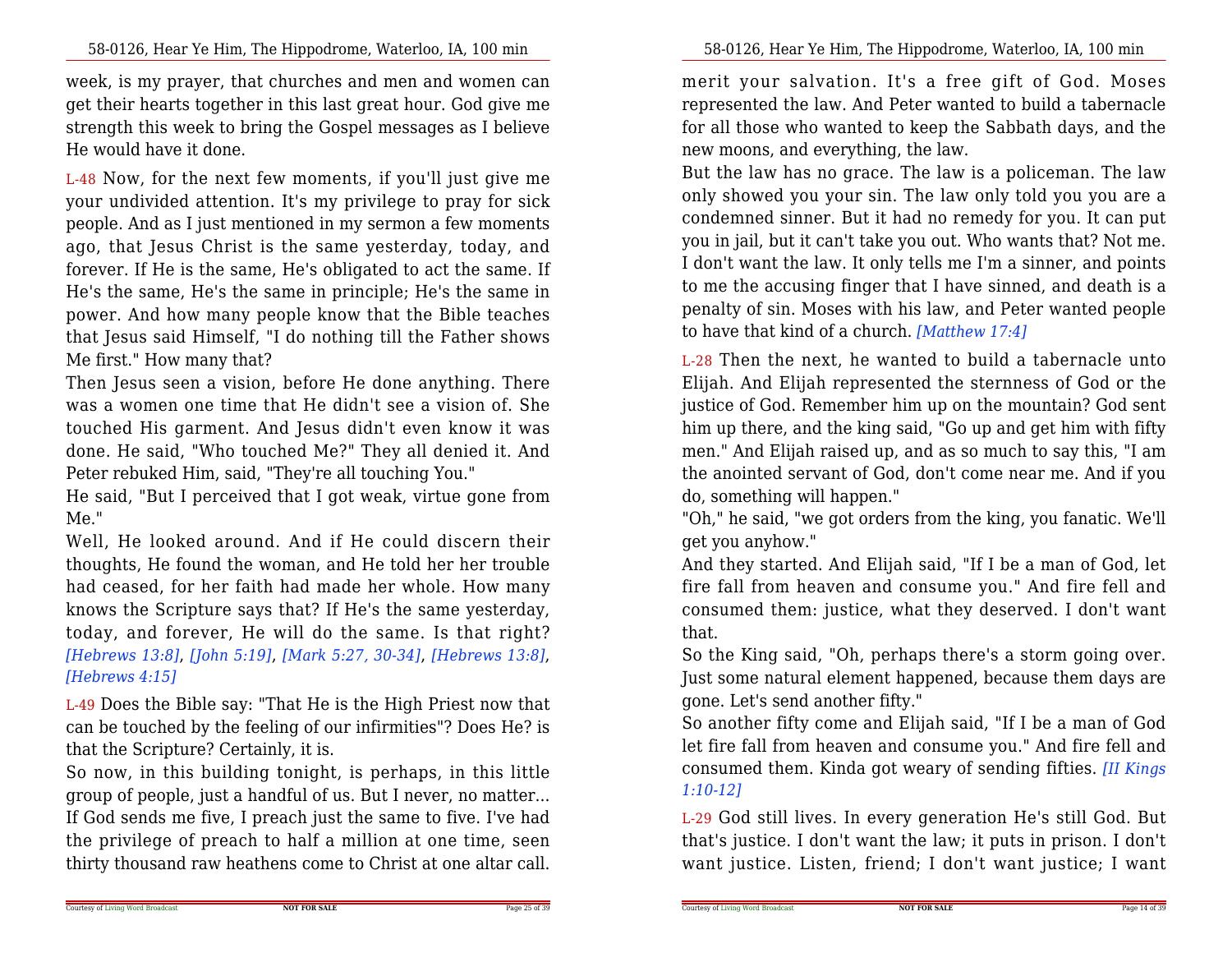mercy, not justice. I was borned in sin, shaped in iniquity,come to the world speaking lies; I know it. And justice sends me to hell, God's own holy law. Justice sends me to hell for being a sinner. I don't want the law to point it to me; I don'twant justice; I want mercy.

But Peter wanted all that to go on, tabernacles to be built,denominational barriers, and so forth; "Oh, I'm with Moses,I'm with Elijah." Oh, I want you to listen now just a minute.Before it even got from his mouth (blessed be the Name ofthe Lord), there was a voice came from heaven and said,"This is My beloved Son; hear ye Him." What did He represent? Mercy, salvation, justification, Divine healing. He represented heaven, great joys for us. Where the law and justice condemned us to hell, Christ being innocent, suffering for the guilty, justified us freely by His grace and set us free from every penalty of sin. And that's the requirement of theAlmighty God's justice. *[Psalms 51:5]*, *[Psalms 58:3]*

L-30 Jesus standing there, God said, "This is My beloved Son; let your denominations go. Let your little quacky ideas begone. For this is My beloved Son; hear ye Him."

 I say to you tonight... Oh, if I had the vocabulary, if I was only a--a preacher that had a education, if I was--only had some ability, but being a poor ignorant southerner... If I had the ability, I would like to put that so close to every man and woman, that they could see it. But I do know what I'm speaking of. I might not know the Book to well, but I know the Author real well. And to know Him is Life. I am not a fanatic, but I have a message for you, that that same Jesus that was screamed from the heavens by the Father, "This is My beloved Son," He is not dead; He's alive in here tonight,in all of His power and His glory to manifest Himself just like He did in the other age. For it's written in His infallible Word,"Jesus Christ the same yesterday, today, and forever." It's written in His Word, "The works that I do shall you also."*[Matthew 17:5]*, *[Hebrews 13:8]*, *[John 14:12]*

strangely warned their hearts. It was God the Father fulfilling His Word. Jesus' Word being fulfilled, which said, "No man can come except the Father draws Him. And all the Father gives Me, they're Mine. No man can pluck them from Myhand. And I'll raise them up at the last day."

 Here they are Lord, the Word has been preached; the Holy Spirit has drawed; men and women are on their feet as a testimony that they love You, and believe You, and want You to come in a deep settled peace to their heart, and make them gallant Christians. I present them to You now, Lord, as trophies of the grace of Your Son Jesus. And may You keep them and fill them with Your Spirit and may their life bear fruits of a real Christian. And as displaying such, may they win others. For we ask it in Jesus' Name. Amen. *[John 5:24]*,*[John 6:44]*, *[John 10:28-29]*

L-46 Now, to those who are standing up, when they set down, you who are next to them who are Christians, shake their hands and give them the right-hand of fellowship. And the ministers might take them to their churches. And you can be seated now, you who were standing. And God give unto youthat what you have desired.

Oh, I love Him. Isn't He wonderful. I love to see that. Reach over and shake hands with them. That's right. If you're a realChristian you want to do it. You want to show them welcome to this great family. I see others getting up, reaching around,shaking hands. God bless you. That's right; that's right.You've done the right thing.

L-47 Now, you must find yourself a good church, a place, a church of your choice and there be a royal member of the family of Christ until death sets you free. That's right. It'll be a wonderful thing. God be with you and bless you. That's good. I like to see that. Even man going up and seeing othersand shaking hands.

 What we need here in this city is an old fashion breaking up,tearing down, rebuilding. Oh, God, grant it, this coming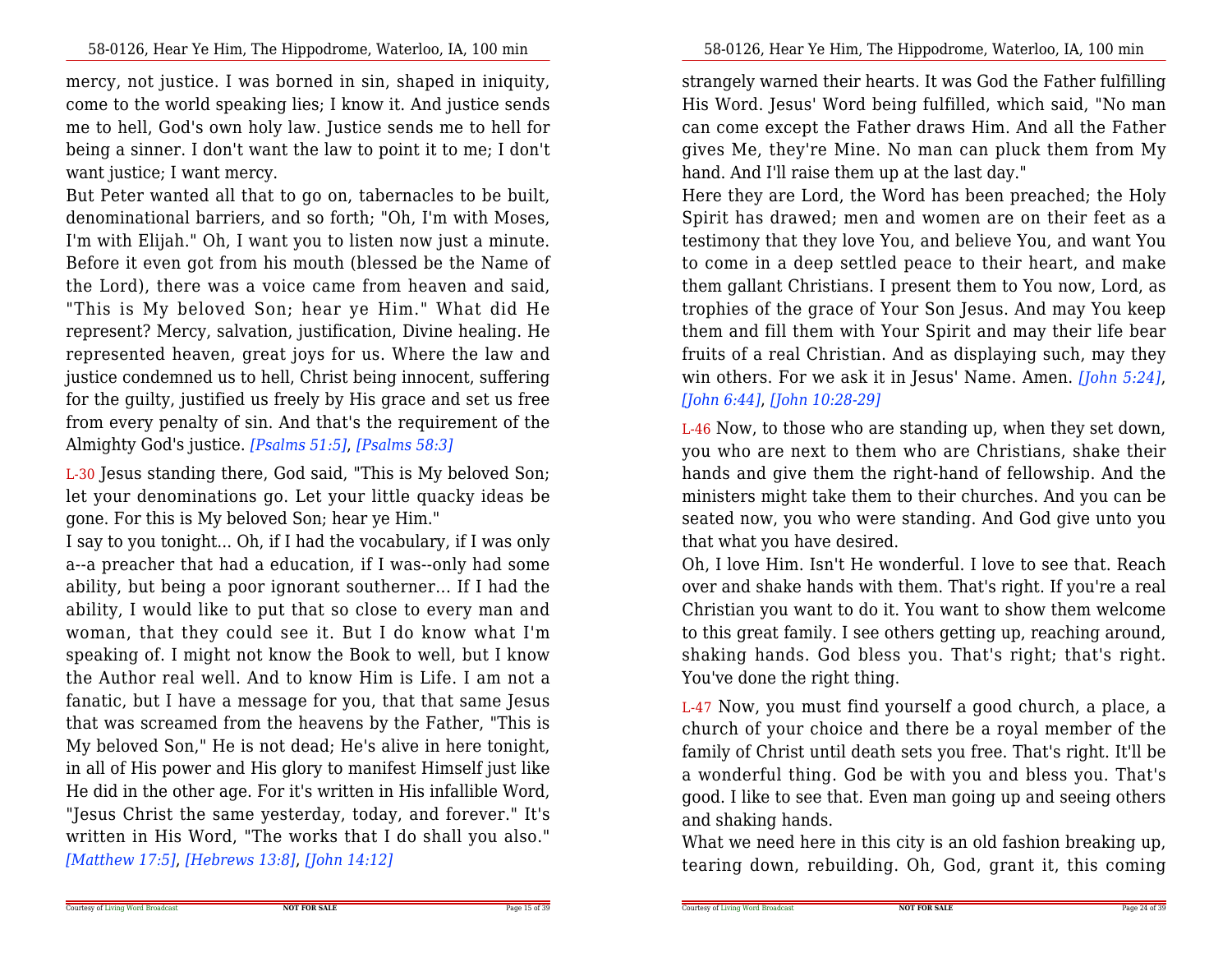Father."

 It's nothing to be ashamed of. "If you're ashamed of Me here,I'll be ashamed of you before the Father and the holy Angels." And let me say this as His servant, "Jesus Christ is here." If He don't manifest Himself tonight in the same measure He did when He was here on, I'm a false prophet,and I'm found a false witness. But if He does, I've told the truth, and God wrote the right thing, and this is the Word ofGod Who declares it will be. *[I John 5:9]*, *[Luke 9:26]*

L-44 Would there be another before we pray, stand to your feet? I don't want you to join any church. You can join the church you want to. I want you to accept Christ and be realin your heart, real. Let the Holy Spirit while It's here, speak to you. If you're a member of a church, go back to your own church. That's all right. We just want you to be a Christian,really in your heart. While you remain standing, let us pray. Now, just confess all your faults, just now, for He knows yourweakness.

Lord God, as our mind goes back just now, to that hour when that hunter was convinced that there was something real in the world, he'd only seen the false. He'd only seen the put-on,but he come in contact, being a hunter, with a wild animal, acreature of God, who could display something that was real.

L-45 By the simple message of the Gospel, these people tonight, before anything has been done, they're convinced by the Presence of the Holy Spirit, that they're wrong, and they're standing to accept You. Now, I can only quote Your Word. You said, "He that heareth My Word and believeth on Him that sent Me, has Eternal Life and shall never come to the judgment, but's passed from death unto Life." That's Your own Word, Lord. And again You said, "No man can come toMe except My Father draws him first."

 Then how present is God? People standing to their feet, convinced; some of them may be staunch church members.But they're not ashamed to stand to their feet. Something has L-31 As He manifested Hisself to the Jews. How did He do it? He manifested Hisself by one time when Philip went and found Nathanael under a tree and brought him back. He said,"Come, see Who we found, Jesus of Nazareth, the Son ofJoseph."

 On his road back, Philip begin to tell him. First, Nathanaelsaid, "Could there be any good thing come out of a crowd ofpeople like that at Nazareth?"

And Philip give him a good answer, "Come and see."

 On the road over, no doubt he was telling him about how He knew Peter's name and who his father was. I could imagine this staunch Orthodox Jew saying, "Now, wait a minute; I justcan't believe that, Philip."

 "Come along; be humble; come to the meeting; set quiet;watch a few minutes."

 And when they got to where the prayer line was, or whatever, Jesus was praying for the sick. Many great educated priests and Pharisees all stood around Him, their cults. And when Philip walked up with Nathanael, Jesus turned, and looked at Nathanael, and said, "Behold, anIsraelite in whom there's no guile." It astonished Him.

Said, "Rabbi, when did You know me? You never seen me inYour life, how'd You know me?"

 Jesus said, "Before Philip called you, when you were under that tree, I saw you." Thirty miles around the mountain, whateyes.

And what did he say? He spoke for every believing Jew when he seen that done, he said, "Rabbi, Thou art the Son of God.You are the King of Israel." That's what every true believerbelieves.

And when he said that, He said, "Because I told you these things you believe? You shall see greater than this." Because he was a believer. God was manifesting Himself before theending of the Jewish dispensation. *[John 1:42, 46-50]*

L-32 Then what happened to the Pharisees, the great doctors

**NOT FOR SALE**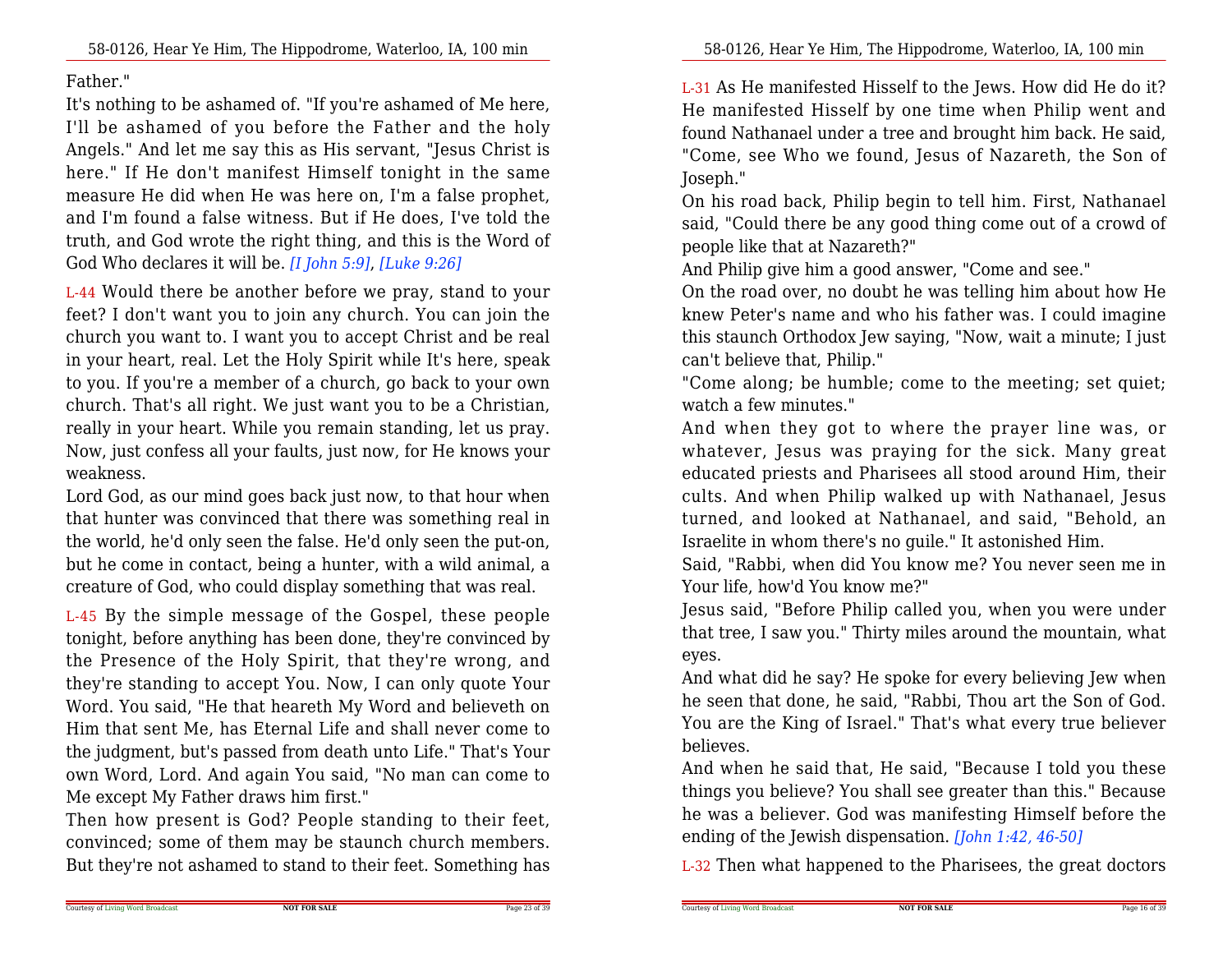standing around? They said, "That is <sup>a</sup> devil. He's <sup>a</sup> fortuneteller. He's Beelzebub." They said it in their hearts;they didn't say it out loud.

But Jesus perceived their thoughts. And He said, "You say that against Me, it'll be forgiven. But if you speak one word against the Holy Ghost when It comes to do it, it will never be forgiven you in this world or the one to come." What? When the Holy Spirit makes Its manifestation to the Gentile race,one word against It will never be forgiven.

L-33 Then He introduced Himself to the Samaritan group, awoman at the well. He said, "Bring Me a drink."

 She said, "Oh, there's segregation," white and colored, like it is in the south. And He let her know that there was nodifference, all creatures of God.

And as He found where he trouble was, He said, "Go, getyour husband and come here."

She said, "I don't have any husband."

He said, "That's right; you got five."

 Watch what the woman said, a Samaritan, not a Jew. There's only the Jew, Samaritan, and Gentile. But Jesus forbid His disciples to go to the Gentiles. He represented Himself to the Jewish nation. Some turned Him down; some believed Him.Look how He did it.

Then to the woman He said... She said to Him, "Sir, I perceive that You're a prophet. We know when the Messiahcometh, He will tell us these things."

He said, "I'm He that speaks to you."

 And she ran into the city (Watch her make quotation.), and she said, "Come, see a Man that told me the things that I've done. Isn't that the Messiah? Isn't that the sign of theMessiah?" Sure. *[John 4:7, 16-19, 29]*

L-34 Then He done that to the Jewish to represent Himself. He done it to the Samaritans to represent Himself. But not one time was it done to the Gentile. For this is the day of theGentile. It's the ending now. That's why He said, "When the

rather be an infidel than a hypocrite.

You say, "I'm not a hypocrite." If you go to church and pretend to be of Christ, and do the things of the world, your own works tells what you are. You're ashamed of your testimony? Was that mother deer ashamed? No, there was something in her; she was a mother. She couldn't help it.Would you like that Spirit in you that would make you a real Christian? If you would, would you raise your hands, while you have your heads bowed and say, "Brother Branham, pray for me." God bless you, lady. God bless you, sir. God bless you back there, sir. God bless you over here, lady. Up at thebalcony, God bless you.

Somebody else? God bless you, lady. God bless you, sir. And you lady, and you, you back there. Another? Let the Holy Spirit now convict your hearts, friends. God bless this young girls setting here. Just raise your hand now, it'll mean a lot to you. Just raise your hand. Maybe you're a church member.I'm saying, if you're not borned again, you're lost. Will you receive Christ now as your Saviour? Say, "I want to have that kind of a Spirit in me, Brother Branham, that I can display Christ's love. Although I belong to church a long time, but I've never had that experience. I want something in me that makes me genuine." Will you raise your hand, some of those who haven't, just now while we're waiting. God bless you. Bless this little lad. Bless the lady here, back in the back.That's good. All right.

L-43 While dozens of hands has been up, realizing that you're wrong, God is with you or you would never raise your hand.Now, I wonder if you that raised your hand, would just stand for a moment for a word of prayer. Let everybody keep their head bowed. Just stand up to your feet, just a moment for a word of prayer. If you really meant it, raise up now your feet.That's right; that's right. Just getting up everywhere, all over the place... Stand up just a moment for a word of prayer. "Ifyou witness Me before men, him will I witness before the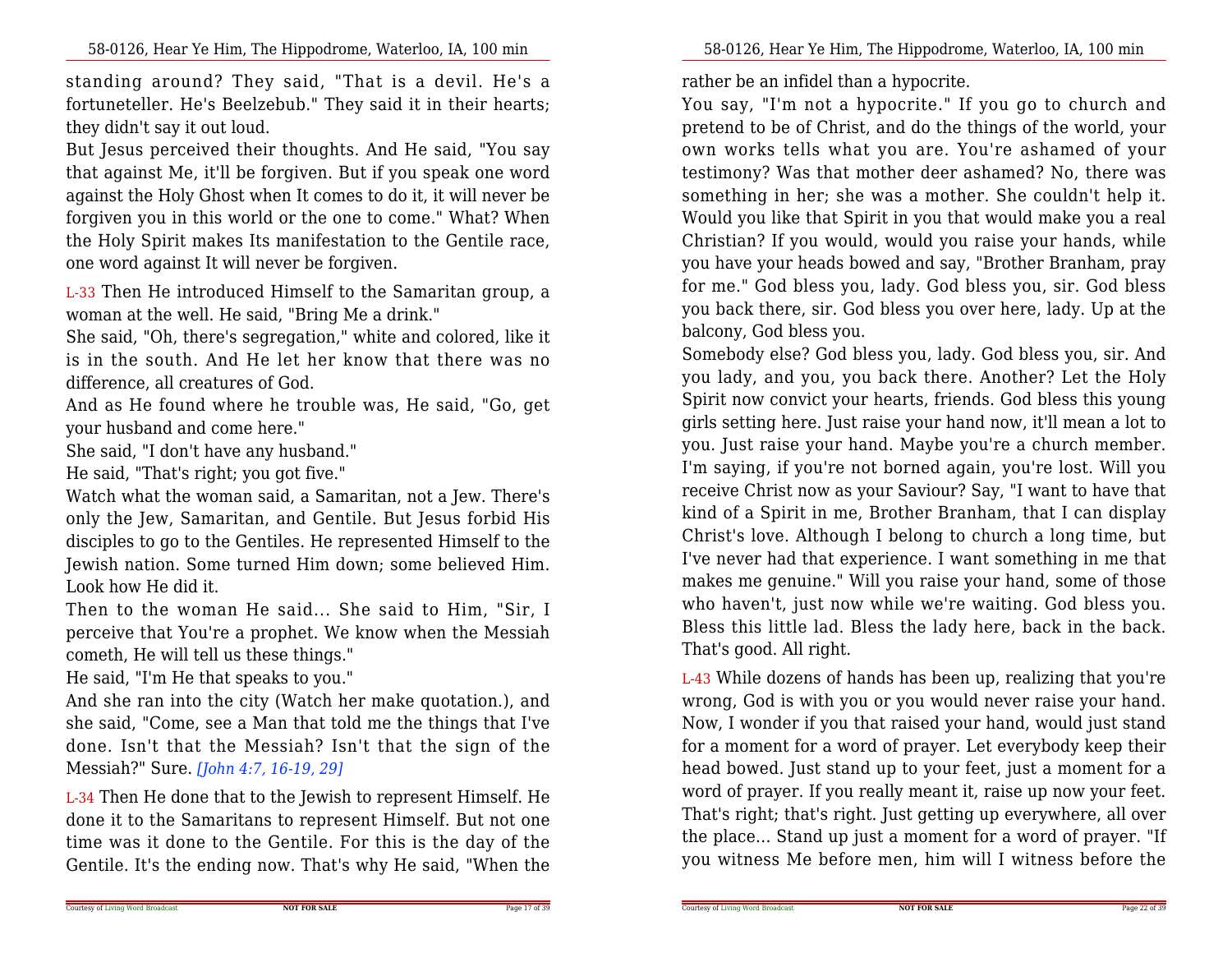Friend, tonight, and, Christian, tonight, and believer, tonight,what the world's waiting for, not the whole world over, not everybody in the world, but the real believer is waiting to see God display Himself in a genuine act of the Holy Spirit. It'll cause men to be drawed to Him. Let us bow our heads just amoment for prayer. (If the sister will go there.)

L-41 Merciful God, Who raised up the Lord Jesus on the third day, and He gave the commission... You said before that,"This is My beloved Son, hear ye Him."

 He said, "Go ye into all the world and preach the Gospel.These signs will follow them that believe. The works that I do shall you also. I'll be with you to the end of the world," healing the sick, performing miracles, great signs andwonders in the display of His resurrection.

May He demonstrate to us tonight, as the mother deer. And may people tonight who are in here, maybe covered up under some church cloak, may they see His Presence. May they understand by the Scripture that this is the day and the hour that He's manifesting Himself to the Gentile race just before the judgment strikes. For He's the sovereign God Who keepsHis Word. Open blinded eyes to see truth.

And we pray that You'll speak to the heart of the sinner just now, and give to them salvation instead of condemnation by the law and by justice. May they find that Jesus Christ met the justice of God and met, and that He required death, and He died the innocent for the guilty, that we could be free.May they come in simple believing as we wait. *[Matthew 17:5]*,*[Mark 16:15-17]*, *[John 14:12]*, *[Matthew 28:20]*

L-42 I wonder, while you have your heads bowed, your eyes closed, is there a person, sinner, outside of Christ, maybe you're a church member, that doesn't spell it. But you would like to have the real thing in you, to display Jesus Christ to a dying world in the last days, and you know you haven't got it... Maybe you say, "Oh, I'm a Christian; I belong to church."That doesn't do a thing. That only makes you worse. Why, I'd

Holy Ghost is come and does the same thing..." Now, if Jesus manifested Himself to the Jew in that manner, and to the Samaritan in that manner, He's obligated to His Word to manifest Himself to the Gentile that way. For we all knowwe're at the end.

Then what did happen? Ninety percent said He had a evilspirit doing that, or some kind of a make-up. And as it was then, so is it now. There was a thousand times more believedJohn's message than it did His message, in counting the time.

L-35 Now, what's the world waiting for today? Is to see the display of Jesus Christ. What is the true believer waiting for today? To see Jesus Christ and the voice saying, "This is My beloved Son, Hear ye Him." What's the world dying for today? Not, a new denomination, not a new bishop over the church, not a new mayor in the city, not some new buildings,or a school of ethics. What's it waiting for? To see the displayof the real love of the living God for dying humanity.

What will happen to the unbeliever? Jesus said, "A little while and the world won't see Me no more; yet, you shall see Me,for I (personal pronoun) will be with you, even in you till the end of the world." Jesus Christ the same yesterday, today, and forever. The display, something gallant, it strikes the man who's got any spirituality in him. *[Matthew 17:5]*, *[John14:19]*, *[Matthew 28:20]*, *[Hebrews 13:8]*

L-36 Some time ago... (Reverence for a minute, please.) You know I'm a hunter. I love the outdoors. That was my Bible. As I said this afternoon, my mother's a half Indian, which makes me love the outdoors. I used to go the north woods a hunting.I had a friend up there named Burt Caul, one of the best hunters I ever hunted with, old woodsman; you didn't have to worry about him being lost; he knowed his way around. A wonderful hunter, but the cruelest hearted man I ever seen. Oh, he was cruel in his heart. He loved to shoot little fawns just because he knowed that it got me for him to do it. And hewould say to me, "Oh, you preachers, you're too chicken-